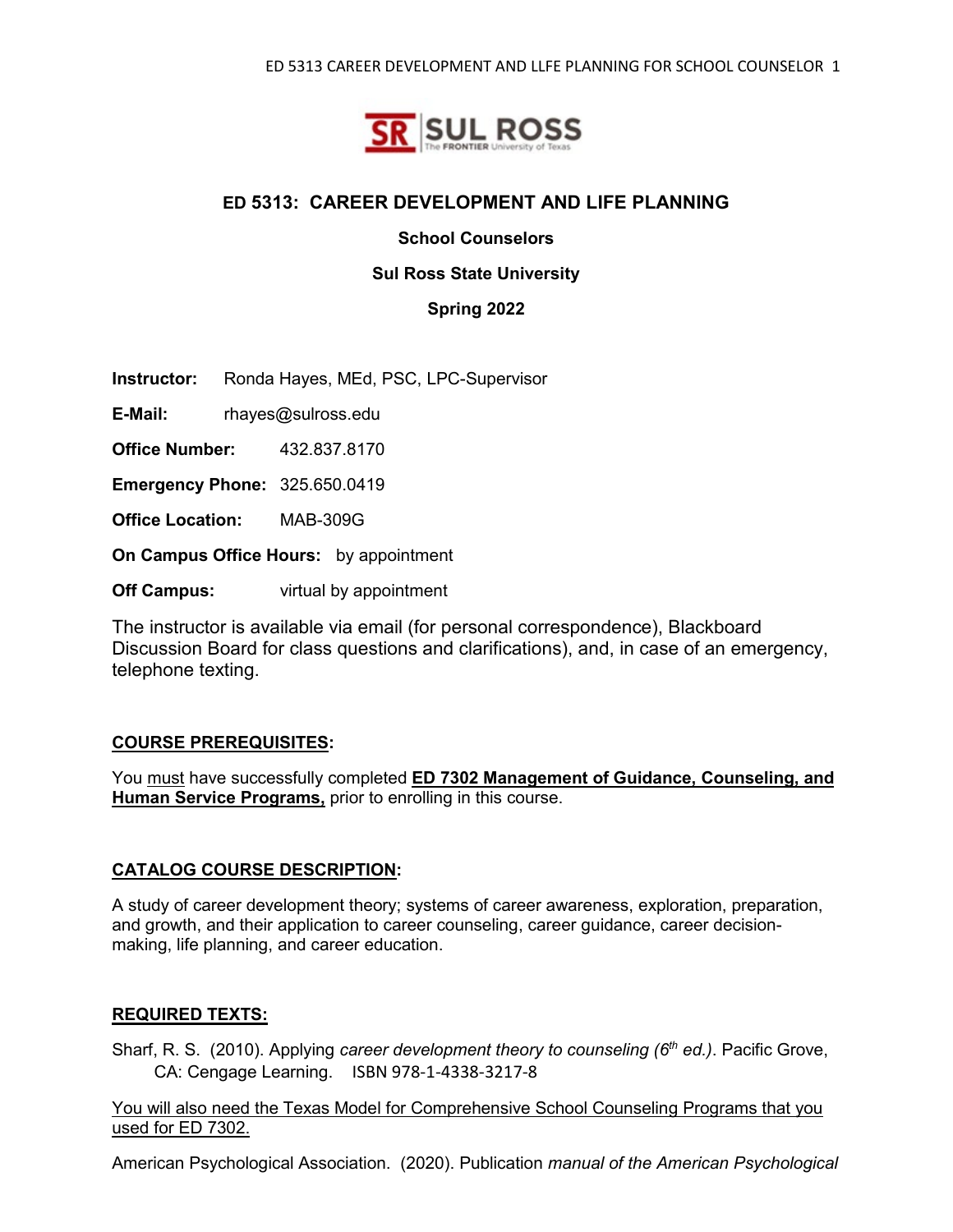Association (7<sup>th</sup> ed.). Washington, DC: American Psychological Association.

*Texas Educator Certification Testing 252*-available at

[http://www.tx.nesinc.com/TestView.aspx?f=HTML\\_FRAG/TX252\\_TestPage.html](http://www.tx.nesinc.com/TestView.aspx?f=HTML_FRAG/TX252_TestPage.html) and

[http://www.tx.nesinc.com/TestView.aspx?f=HTML\\_FRAG/TX252\\_PrepMaterials.html](http://www.tx.nesinc.com/TestView.aspx?f=HTML_FRAG/TX252_PrepMaterials.html)

## **TExES STANDARDS**:

TEXES standards addressed in this course are:

**Standard I. Learner-Centered Knowledge:** The certified school counselor has a broad knowledge base.

**Standard II. Learner-Centered Skills**: The certified school counselor applies the knowledge base to promote the educational, personal, social, and career development of the learner.

**Standard III. Learner-Centered Process:** The certified school counselor participates in the development, monitoring, and evaluation of a developmental school guidance and counseling program that promotes learners' knowledge, skills, motivation, and personal growth.

**Standard IV. Learner-Centered Equity and Excellence for All Learners:** The certified school counselor promotes academic success for all learners by acknowledging, respecting, and responding to diversity while building on similarities that bond all people.

**Standard V. Learner-Centered Communications**: The certified school counselor, an advocate for all students and the school, demonstrates effective professional and interpersonal communication skills.

**Standard VI. Learner-Centered Professional Development:** The certified school counselor continues professional development, demonstrating a commitment to learn, to improve the profession, and to model professional ethics and personal integrity.

| <b>Standard</b> | <b>Description</b>                                                                                                                                                                                                                                                                                                       | <b>Assignment</b>                  | <b>Assessment</b>     | <b>SLO</b> |
|-----------------|--------------------------------------------------------------------------------------------------------------------------------------------------------------------------------------------------------------------------------------------------------------------------------------------------------------------------|------------------------------------|-----------------------|------------|
| 1. (3)          | career development theories and<br>practices;                                                                                                                                                                                                                                                                            | Chapters - All                     | Exam                  |            |
| I. (4)          | the roles and responsibilities of a<br>comprehensive school counseling<br>program that emphasizes college and<br>career readiness and postsecondary<br>options for all students, including college<br>admissions, college financial aid<br>resources, application procedures, and<br>workforce and career opportunities; | Career<br>Components<br>Assignment | <b>Writing Rubric</b> | 2,3        |
| I. (6)          | changing societal trends, including<br>demographic, economic, and<br>technological tendencies, and their<br>relevance to school counseling;                                                                                                                                                                              | Demographics<br>assignment         | <b>Writing Rubric</b> | 1,2        |
| 1. (7)          | environmental, social, and cultural<br>factors that affect learners' development<br>and the relevance of those factors to<br>educational, career, personal, and social<br>development, along with comprehensive<br>school counseling programs;                                                                           | Demographics<br>assignment         | <b>Writing Rubric</b> | 1,2        |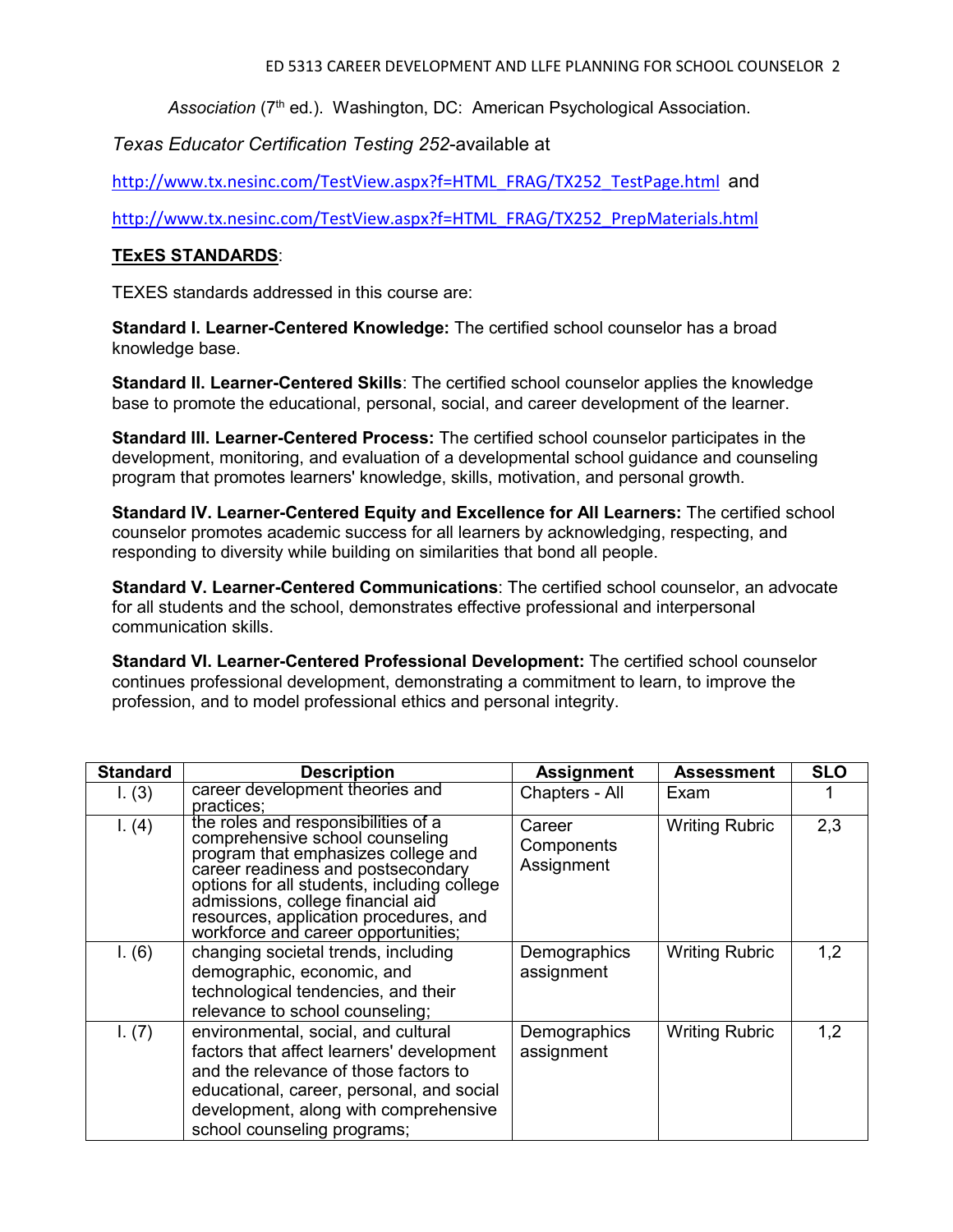| <b>Standard</b> | <b>Description</b>                                                          | <b>Assignment</b>                | <b>Assessment</b>     | <b>SLO</b>     |
|-----------------|-----------------------------------------------------------------------------|----------------------------------|-----------------------|----------------|
| I. (8)          | learners' developmental characteristics<br>and needs and their relevance to | MBTI-type                        | <b>Writing Rubric</b> | 1,2            |
|                 | educational and career choices;                                             | assessment, the                  |                       |                |
|                 |                                                                             | Keirsey                          |                       |                |
|                 |                                                                             | Temperament<br>Sorter, the SIGI- |                       |                |
|                 |                                                                             | 3, and the Texas                 |                       |                |
|                 |                                                                             | <b>Career Check</b>              |                       |                |
| 1. (12)         | the integration of a school counseling                                      | Career                           | <b>Writing Rubric</b> | 2,3            |
|                 | program, the Texas College and Career                                       | Components                       |                       |                |
|                 | Readiness Standards, and academic<br>curricula;                             | Assignment                       |                       |                |
|                 |                                                                             | <b>Site Visit</b>                |                       |                |
|                 |                                                                             | <b>Discussion</b>                |                       |                |
| I. (13)         | the roles and responsibilities of a                                         | Career                           | <b>Writing Rubric</b> | 1,2            |
|                 | comprehensive school counseling                                             | Components                       |                       |                |
|                 | program that is responsive to all                                           | Assignment                       |                       |                |
| 1. (14)         | students;<br>counseling-related research techniques                         | MBTI-type                        | <b>Writing Rubric</b> | 1,2            |
|                 | and practices;                                                              | assessment, the                  |                       |                |
|                 |                                                                             | Keirsey                          |                       |                |
|                 |                                                                             | Temperament                      |                       |                |
|                 |                                                                             | Sorter, the SIGI-                |                       |                |
|                 |                                                                             | 3, and the Texas                 |                       |                |
|                 |                                                                             | <b>Career Check</b>              |                       |                |
| I. (15)         | developing and teaching best practices                                      | MBTI-type                        | <b>Writing Rubric</b> | 1,2            |
|                 | on leadership skills;                                                       | assessment, the                  |                       |                |
|                 |                                                                             | Keirsey                          |                       |                |
|                 |                                                                             | Temperament<br>Sorter, the SIGI- |                       |                |
|                 |                                                                             | 3, and the Texas                 |                       |                |
|                 |                                                                             | <b>Career Check</b>              |                       |                |
| I. (17)         | the comprehensive school counseling                                         | Career                           | <b>Writing Rubric</b> | 1,2,3          |
|                 | program model;                                                              | Components                       |                       |                |
|                 |                                                                             | Assignment                       |                       |                |
| I. (18)         | how to utilize various forms of<br>technology and how inappropriate use     | MBTI-type                        | <b>Writing Rubric</b> | $\overline{2}$ |
|                 | could be professionally and personally                                      | assessment, the                  |                       |                |
|                 | harmful; and                                                                | Keirsey                          |                       |                |
|                 |                                                                             | Temperament<br>Sorter, the SIGI- |                       |                |
|                 |                                                                             | 3, and the Texas                 |                       |                |
|                 |                                                                             | <b>Career Check</b>              |                       |                |
| II. (1)         | develop processes and procedures for                                        | Career                           | <b>Writing Rubric</b> | 1,2,3          |
|                 | planning, designing, implementing, and<br>evaluating The Texas Model for    | Components                       |                       |                |
|                 | <b>Comprehensive School Counseling</b>                                      | Assignment                       |                       |                |
|                 | Programs;                                                                   |                                  |                       |                |
| II. (2)         | provide a proactive, comprehensive,                                         | Career                           | <b>Writing Rubric</b> | 1,2,3          |
|                 | developmental school counseling                                             | Components                       |                       |                |
|                 | program based on the needs of<br>students, as set forth in The Texas        | Assignment                       |                       |                |
|                 | <b>Model for Comprehensive School</b>                                       |                                  |                       |                |
|                 | Counseling Programs;                                                        |                                  |                       |                |
| II. (11)        | facilitate learners' ability to achieve their                               | Career                           | <b>Writing Rubric</b> | 1,2            |
|                 | potential by helping them set and attain                                    | Components                       |                       |                |
|                 | challenging educational, career,                                            | Assignment                       |                       |                |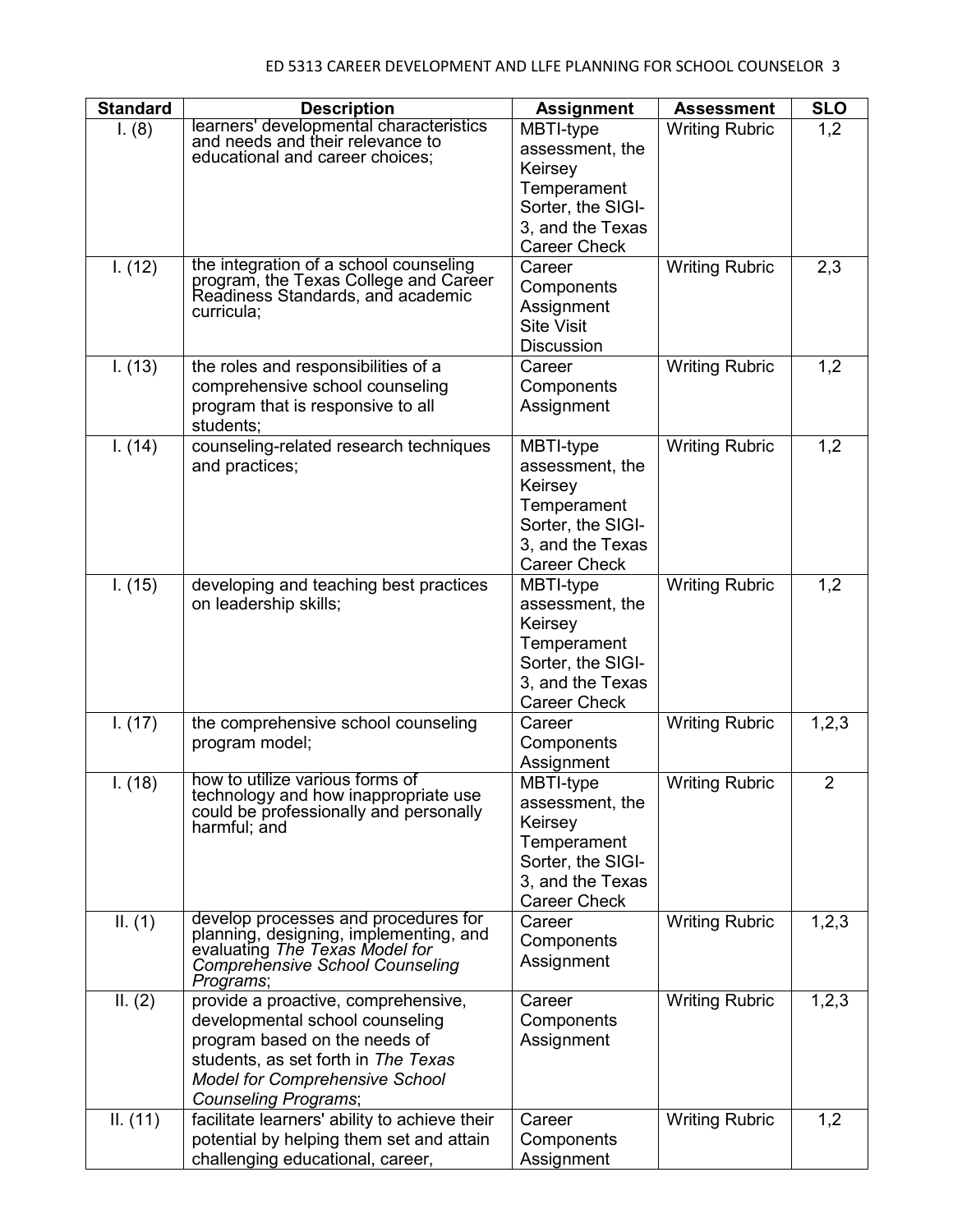| <b>Standard</b> | <b>Description</b>                                                                       | <b>Assignment</b>   | <b>Assessment</b>     | <b>SLO</b> |
|-----------------|------------------------------------------------------------------------------------------|---------------------|-----------------------|------------|
|                 | personal, and social goals based on                                                      |                     |                       |            |
|                 | various types of information;                                                            |                     |                       |            |
| II. (13)        | use varied sources of information,                                                       | <b>MBTI</b>         | <b>Writing Rubric</b> | 1, 2, 3    |
|                 | resources, and practices to counsel                                                      | Keirsey             |                       |            |
|                 | students about postsecondary                                                             | Temperament         |                       |            |
|                 | opportunities and college and career                                                     | Sorter              |                       |            |
|                 | readiness.                                                                               | $SIGI-3$            |                       |            |
|                 |                                                                                          | <b>Career Check</b> |                       |            |
|                 |                                                                                          | Assessments         |                       |            |
|                 |                                                                                          | and discussions     |                       |            |
| III. (1)        | collaborate with others in the school and                                                | Career              | <b>Writing Rubric</b> | 2,3        |
|                 | community to implement a guidance                                                        | Components          |                       |            |
|                 | curriculum that promotes learners'                                                       | Assignment          |                       |            |
|                 | development in all domains, including                                                    |                     |                       |            |
| III. (2)        | cognitive, social, and emotional areas;<br>facilitate learners' ability to achieve their | <b>MBTI</b>         | <b>Writing Rubric</b> | 1,2,3      |
|                 | potential by helping them set and attain                                                 | Keirsey             |                       |            |
|                 | challenging educational, career,                                                         | Temperament         |                       |            |
|                 | personal, and social goals based on                                                      | Sorter              |                       |            |
|                 | various types of information;                                                            | SIGI-3              |                       |            |
|                 |                                                                                          | <b>Career Check</b> |                       |            |
|                 |                                                                                          | Assessments         |                       |            |
|                 |                                                                                          | and discussions     |                       |            |
| III. (3)        | use both preventive and intervening                                                      | Career              | <b>Writing Rubric</b> | 1,2,3      |
|                 | strategies to address the concerns of                                                    | Components          |                       |            |
|                 | learners and to help them clarify                                                        | Assignment          |                       |            |
|                 | problems and situations, set goals,                                                      |                     |                       |            |
|                 | explore options, and implement change;                                                   |                     |                       |            |
| III. (10)       | increase public relations and awareness                                                  | Career              | <b>Writing Rubric</b> | 2,3        |
|                 | through community outreach, such as                                                      | Components          |                       |            |
|                 | fundraising, grant writing, donations,                                                   | Assignment          |                       |            |
|                 | volunteerism, local businesses, and use                                                  |                     |                       |            |
|                 | of public or guest speakers;                                                             |                     |                       |            |
| III. (11)       | provide school-wide professional                                                         | Career              | <b>Writing Rubric</b> | 2,3        |
|                 | development and parent workshops                                                         | Components          |                       |            |
|                 | throughout the school year;                                                              | Assignment          |                       |            |
| III. (12)       | support participation in fair-share<br>responsibilities versus non-counseling            | Career              | <b>Writing Rubric</b> | 2,3        |
|                 | related duties;                                                                          | Components          |                       |            |
|                 |                                                                                          | Assignment          |                       |            |
| III. (13)       | know district, state, and federal initiatives<br>that are to be reflected in a           | Code of Ethics      | <b>Writing Rubric</b> | 2,3        |
|                 | comprehensive school counseling                                                          | <b>Discussions</b>  |                       |            |
|                 | program; and                                                                             |                     |                       |            |
| III. (14)       | develop practices to promote learners'                                                   | Career              | <b>Writing Rubric</b> | 1,2,3      |
|                 | knowledge about college and career                                                       | Components          |                       |            |
|                 | readiness processes necessary to                                                         | Assignment          |                       |            |
|                 | pursue postsecondary opportunities.                                                      |                     |                       |            |
| IV. (9)         | increase students' awareness and<br>include their voices regarding                       | Career              | <b>Writing Rubric</b> | 1,2,3      |
|                 | educational and individualized plans;                                                    | Components          |                       |            |
|                 | and                                                                                      | Assignment          |                       |            |
| IV. (10)        | ensure equitable access and exposure                                                     | Career              | <b>Writing Rubric</b> | 2,3        |
|                 | to postsecondary opportunities and                                                       | Components          |                       |            |
|                 | college and career readiness information                                                 | Assignment          |                       |            |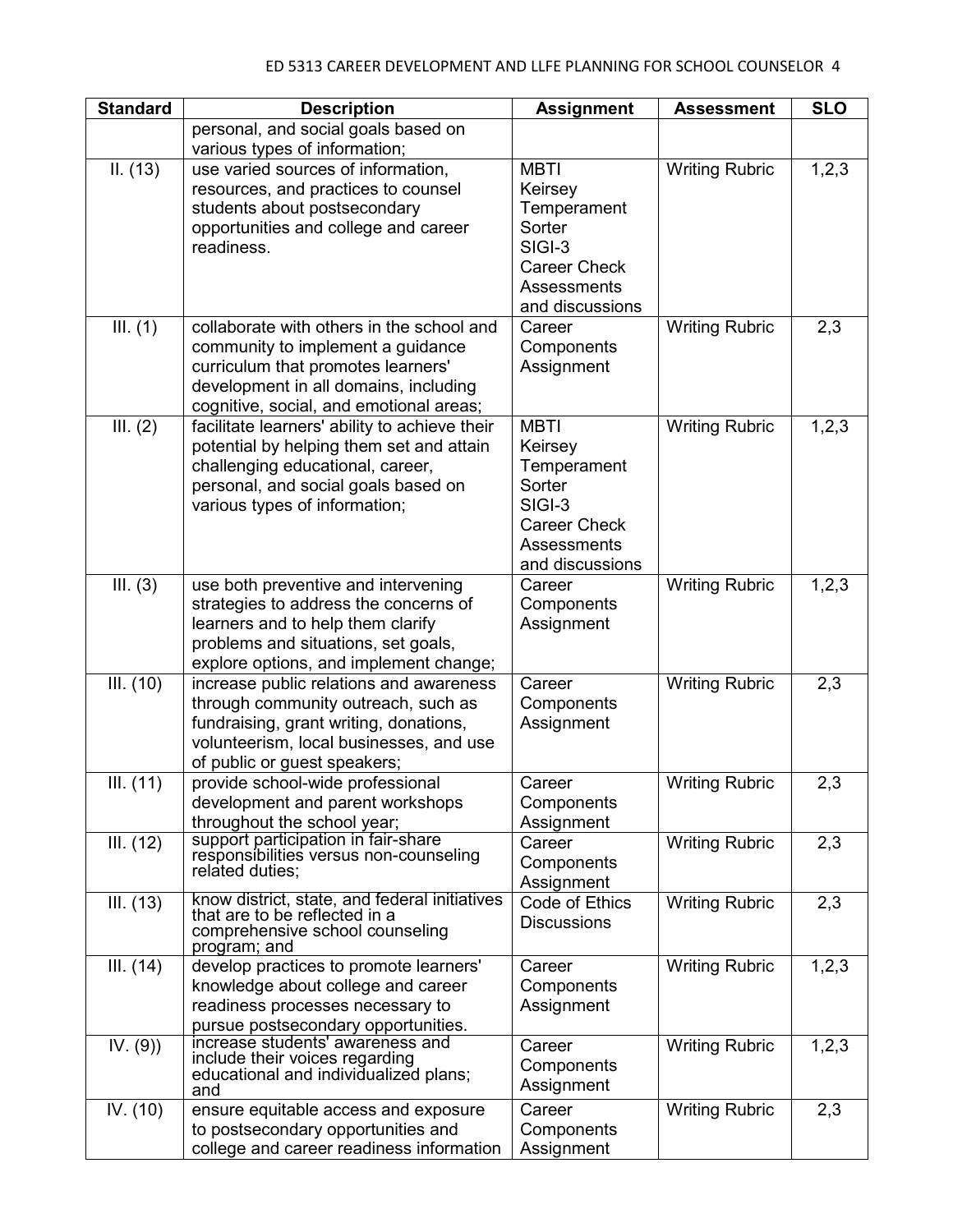#### ED 5313 CAREER DEVELOPMENT AND LLFE PLANNING FOR SCHOOL COUNSELOR 5

| <b>Standard</b> | <b>Description</b>                                                                                                                                                                                                                                           | <b>Assignment</b>                                                       | <b>Assessment</b>     | <b>SLO</b> |
|-----------------|--------------------------------------------------------------------------------------------------------------------------------------------------------------------------------------------------------------------------------------------------------------|-------------------------------------------------------------------------|-----------------------|------------|
|                 | and resources for students and<br>parents/guardians.                                                                                                                                                                                                         |                                                                         |                       |            |
| V. (12)         | facilitate access to and use of school<br>and community information and<br>resources related to postsecondary<br>opportunities and college and career<br>readiness by learners,<br>parents/guardians, teachers,<br>administrators, and community<br>members. | Career<br>Components<br>Assignment<br>Career<br>Resources<br>Assignment | <b>Writing Rubric</b> | 2,3        |
| VI. (6)         | engage in continued professional<br>development experiences to learn and<br>apply concepts, skills, and practices<br>related to increasing college and career<br>readiness and promoting postsecondary<br>opportunities and preparation for all<br>learners. | Career<br>Components<br>Assignment                                      | <b>Writing Rubric</b> | 2,3        |

### **TExES COMPETENCIES**:

Student knowledge and application of the four domains and 10 competencies are required for students to successfully pass the TExES. In other words, the domains and competencies are test specific and will be addressed when students take the following test. In order to help students with this task, all school counseling students are required to spend six hours in the Certify Teacher school counseling practice test site. A minimum score of 85% must be made on each of the 10 competencies tested before Sul Ross State University can submit approval for the student to take the TExES.

TExES competencies addressed in this course are:

### **DOMAIN I—KNOWLEDGE OF LEARNERS**

**Competency 001 (Human Development and Learning):** Understand theories and processes of human development and learning as well as factors that influence development and learning.

**Competency 002 (Diversity and Cultural Competence):** Understand diversity issues and cultural competencies related to school counseling and environments that promote respect and affirmation for all students.

### **DOMAIN II—THE COMPREHENSIVE SCHOOL COUNSELING PROGRAM**

**Competency 003 (Guidance):** Understand instructional practices and strategies for facilitating students' educational, career, personal, and social growth and development as articulated in The Texas Model for Comprehensive School Counseling Programs.

 **Competency 004 (Responsive Services):** Understand techniques for designing supports and interventions to address the needs, concerns, and challenges affecting students' continued educational, career, personal, and social development.

**Competency 005 (Individual Planning):** Understand techniques and strategies for guiding students in planning, monitoring, and managing their individual educational, career, personal, and social development.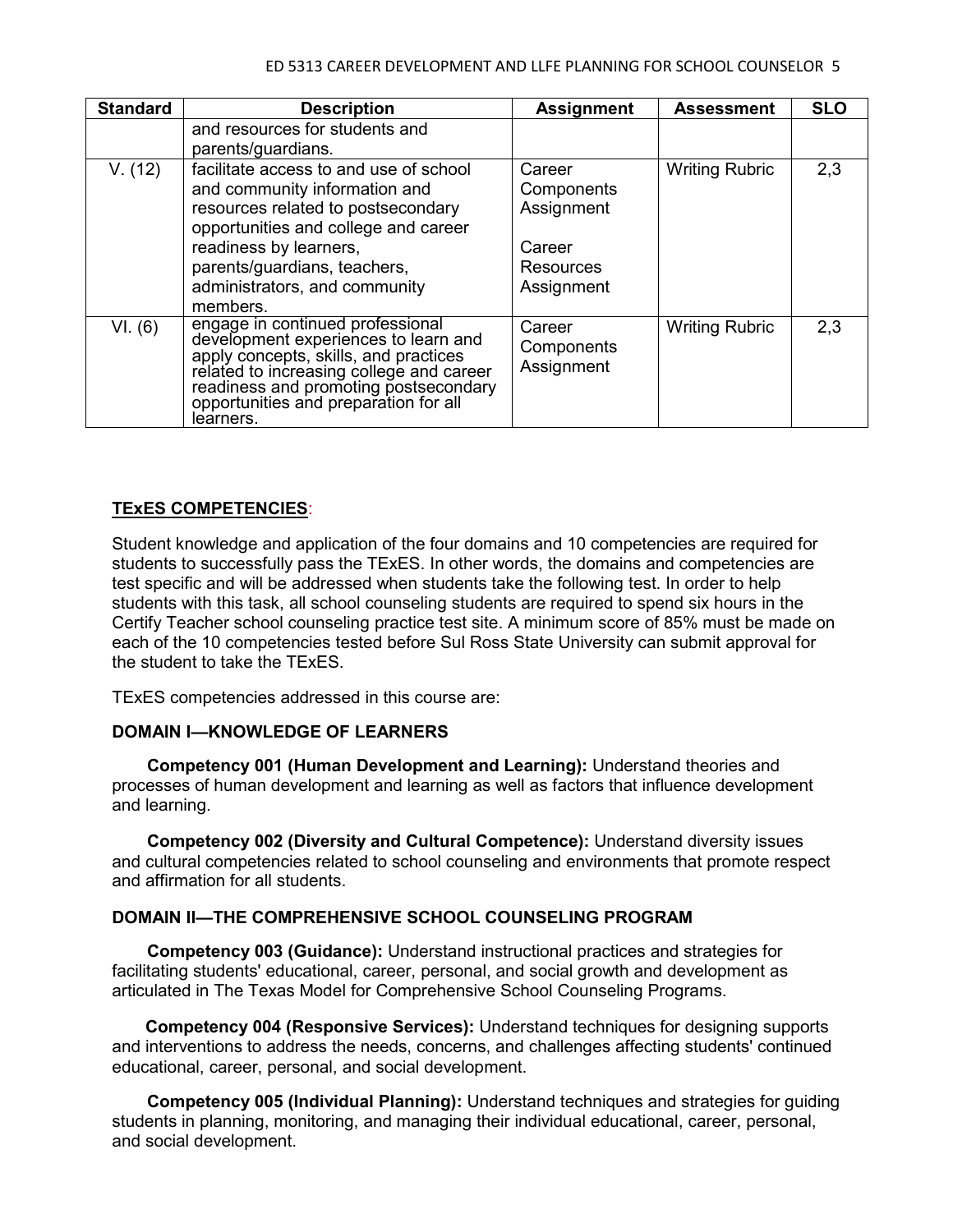**Competency 006 (Systems Support):** Understand procedures, processes, and strategies for providing systems support.

**Competency 007 (Program Management):** Understand the foundational components of and procedures for developing, implementing, and evaluating the comprehensive school counseling program.

### **DOMAIN III—THE PROFESSIONAL SCHOOL COUNSELOR**

**Competency 008 (Communication, Consultation, and Collaboration):** Understand practices and strategies for effective communication, consultation, and collaboration within the school and community.

**Competency 009 (Professional Practice):** Understand the roles, responsibilities, and orientation of the professional school counselor and legal and ethical standards of practice in school counseling.

#### **DOMAIN IV—ANALYSIS AND RESPONSE**

**Competency 010 (Analysis and Response):** In a written response, analyze and interpret qualitative and quantitative data to identify a given student's strengths and needs and design an effective intervention.

| <b>Domain</b>         | <b>Description</b>                       | <b>Assignment</b> | <b>Assessment</b> | <b>SLO</b> |
|-----------------------|------------------------------------------|-------------------|-------------------|------------|
| <b>Competency</b>     |                                          |                   |                   |            |
| II. 003               | Understand instructional practices and   | Develop           | Certify           | 1,2,3      |
| Guidance              | strategies for facilitating students'    | Guidance          | Teacher           |            |
|                       | educational, career, personal, and       | Program           |                   |            |
|                       | social growth and development as         |                   |                   |            |
|                       | articulated in The Texas Model for       |                   |                   |            |
|                       | <b>Comprehensive School Counseling</b>   |                   |                   |            |
|                       | Programs.                                |                   |                   |            |
| II. 004               | Understand techniques for designing      | Develop           | Certify           | 1, 2, 3    |
| Responsive            | supports and interventions to address    | Guidance          | Teacher           |            |
| <b>Services</b>       | the needs, concerns, and challenges      | Program           |                   |            |
|                       | affecting students' continued            |                   |                   |            |
|                       | educational, career, personal, and       |                   |                   |            |
|                       | social development.                      |                   |                   |            |
| II.005                | Understand techniques and                | Develop           | Certify           | 1,2,3      |
| Individual            | strategies for guiding students in       | Guidance          | Teacher           |            |
| Planning              | planning, monitoring, and managing       | Program           |                   |            |
|                       | their individual educational, career,    |                   |                   |            |
|                       | personal, and social development.        |                   |                   |            |
| II. 006               | Understand procedures, processes, and    | Develop           | Certify           | 1, 2, 3    |
| <b>System Support</b> | strategies for providing systems         | Guidance          | Teacher           |            |
|                       | support.                                 | Program           |                   |            |
|                       |                                          |                   |                   |            |
| <b>III. 008</b>       | Understand practices and                 | Develop           | Certify           | 2,3        |
| Communication,        | strategies for effective                 | Guidance          | Teacher           |            |
| Consultation,         | communication, consultation, and         | Program           |                   |            |
| and                   | collaboration within the school and      |                   |                   |            |
| Collaboration         | community.                               |                   |                   |            |
| <b>III. 009</b>       | Understand the roles,                    | Develop           | Certify           | 2,3        |
| Professional          | responsibilities, and orientation of the | Guidance          | Teacher           |            |
| Practice              | professional school counselor and        | Program           |                   |            |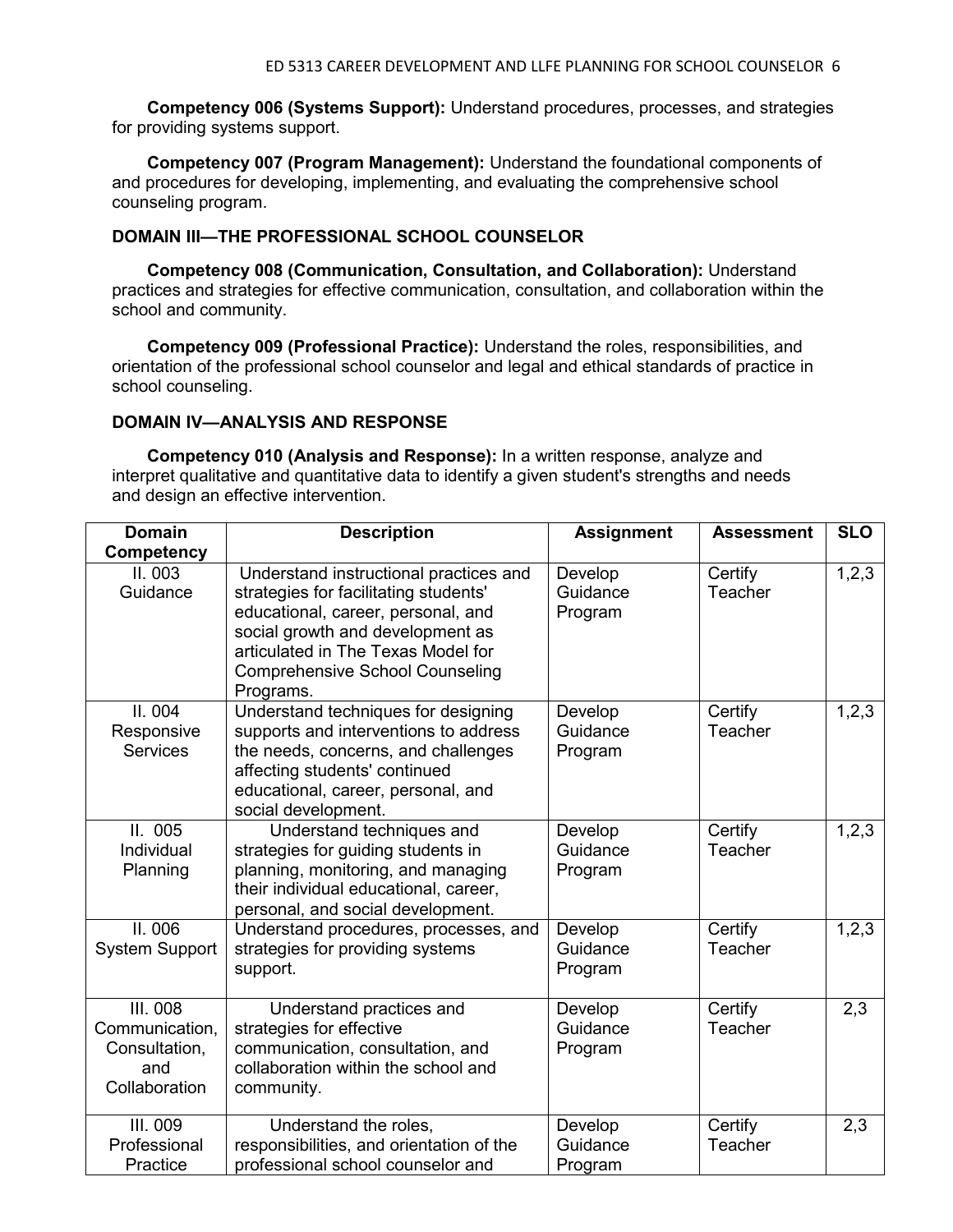#### ED 5313 CAREER DEVELOPMENT AND LLFE PLANNING FOR SCHOOL COUNSELOR 7

| <b>Domain</b><br>Competency | <b>Description</b>                                               | <b>Assignment</b> | <b>Assessment</b> | <b>SLO</b> |
|-----------------------------|------------------------------------------------------------------|-------------------|-------------------|------------|
|                             | legal and ethical standards of practice<br>in school counseling. |                   |                   |            |

### **COURSE OBJECTIVES:**

The student will be able to:

- 1. Explain the foundations of career development including appropriate definitions; the theories of career choice; and factors that influence the career decision-making process.
- 2. Explain causes of occupational trends as they affect the world of work; and the classification systems used to describe the world of work.
- 3. Find, explain, and distribute information about the world of work.
- 4. Explain how the career development process is manipulated at various levels of educational growth.
- 5. Demonstrate knowledge of the career development procedures as concerns testing, evaluation, career counseling, job preparation, and job placement.
- 6. Relate the career counselor's opportunities outside the educational field and the trends and issues concerning career information, counseling, and development.
- 7. Correlate appropriate TExES Standards/ExCET Competencies and Learner-Centered Proficiencies to the activities of this course.

### **STUDENT LEARNING OUTCOMES:**

The student will be able to:

- 1. Demonstrate their ability to apply within guidance and counseling, their knowledge of human development, diversity, and factors that affect client's ability to achieve their potential
- 2. Demonstrate their ability to plan, implement, and evaluate a developmental counseling program, this program will incorporate assessment, as well as individual and group counseling services utilizing appropriate theoretical frameworks, techniques, and interventions to address personal, interpersonal/social, and educational needs.
- 3. Demonstrate the ability to communicate and collaborate effectively with others in diverse settings, including the community in order to facilitate client success, and will demonstrate the ability to apply ethical, legal, and professional standards.

### **COUNSELOR EDUCATION MARKETABLE SKILLS:**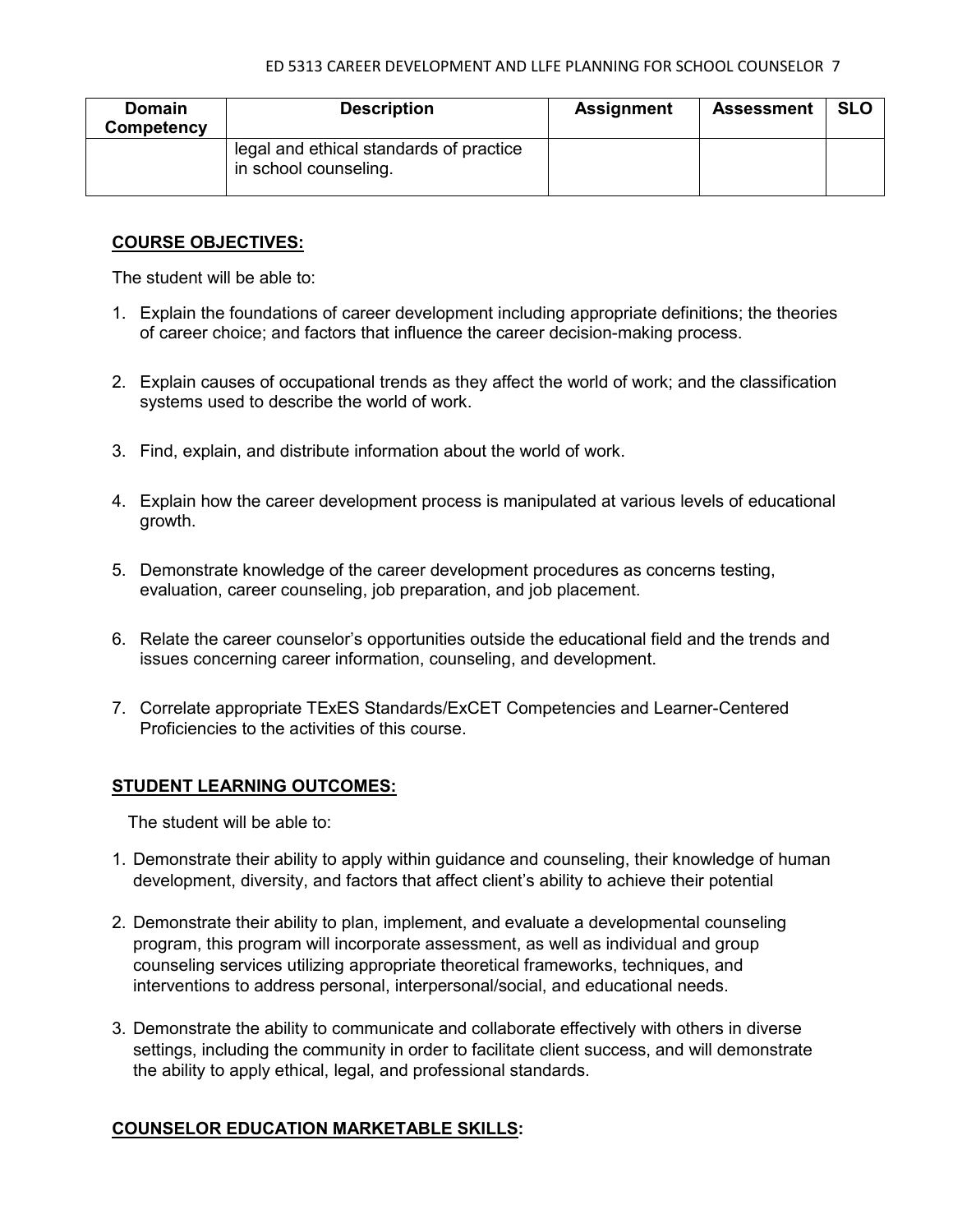- 1. Graduates will demonstrate oral and written communication skills to apply in careers related to mental and behavioral health including school counseling.
- 2. Graduates will demonstrate knowledge of ethics, social justice issues, and multicultural concerns to apply in careers related to mental and behavioral health including school counseling.
- 3. Graduates will demonstrate knowledge of human growth development throughout the lifespan to apply in careers related to mental and behavioral health including school counseling.

## **DISTANT LEARNING STATEMENT:**

Students enrolled in distance education courses have equal access to the university's academic support services, such as Smarthinking, library resources, such as online databases, and instructional technology support. For more information about accessing these resources, visit the SRSU website. Students should correspond using Sul Ross email accounts and submit online assignments through Blackboard, which requires secure login information to verify students' identities and to protect students' information. The procedures for filing a student complaint are included in the student handbook. Students enrolled in distance education courses at Sul Ross are expected to adhere to all policies pertaining to academic honesty and appropriate student conduct, as described in the student handbook. Students in web-based courses must maintain appropriate equipment and software, according to the needs and requirements of the course, as outlined on the SRSU website.

\*You may access the "Online Participation Policy" forum by entering Blackboard, then selecting Discussion Board. Please follow the directions regarding your required response.



Students, refer to the information posted on the main Blackboard login page for information regarding Blackboard Support Staff assistance with technological difficulties. The Help Desk is also available to students 24 hours a day, 7 days a week and may be accessed by phoning 888- 691-5071.

### **ACADEMIC INTEGRITY:**

Students in this class are required to demonstrate scholarly behavior and academic honesty in the use of intellectual property. A scholar is expected to be timely, prepared, and focused. Meaningful, respectful, and pertinent online participation is also expected.

Examples of academic dishonesty include but are not limited to: submitting work as original that was used in whole or part for another course and/or professor; turning in another person's work as one's own; copying from professional works or internet sites without citation.

### **SAFE ASSIGN:**

The Safe Assignment Tool is an advanced plagiarism prevention system deeply integrated with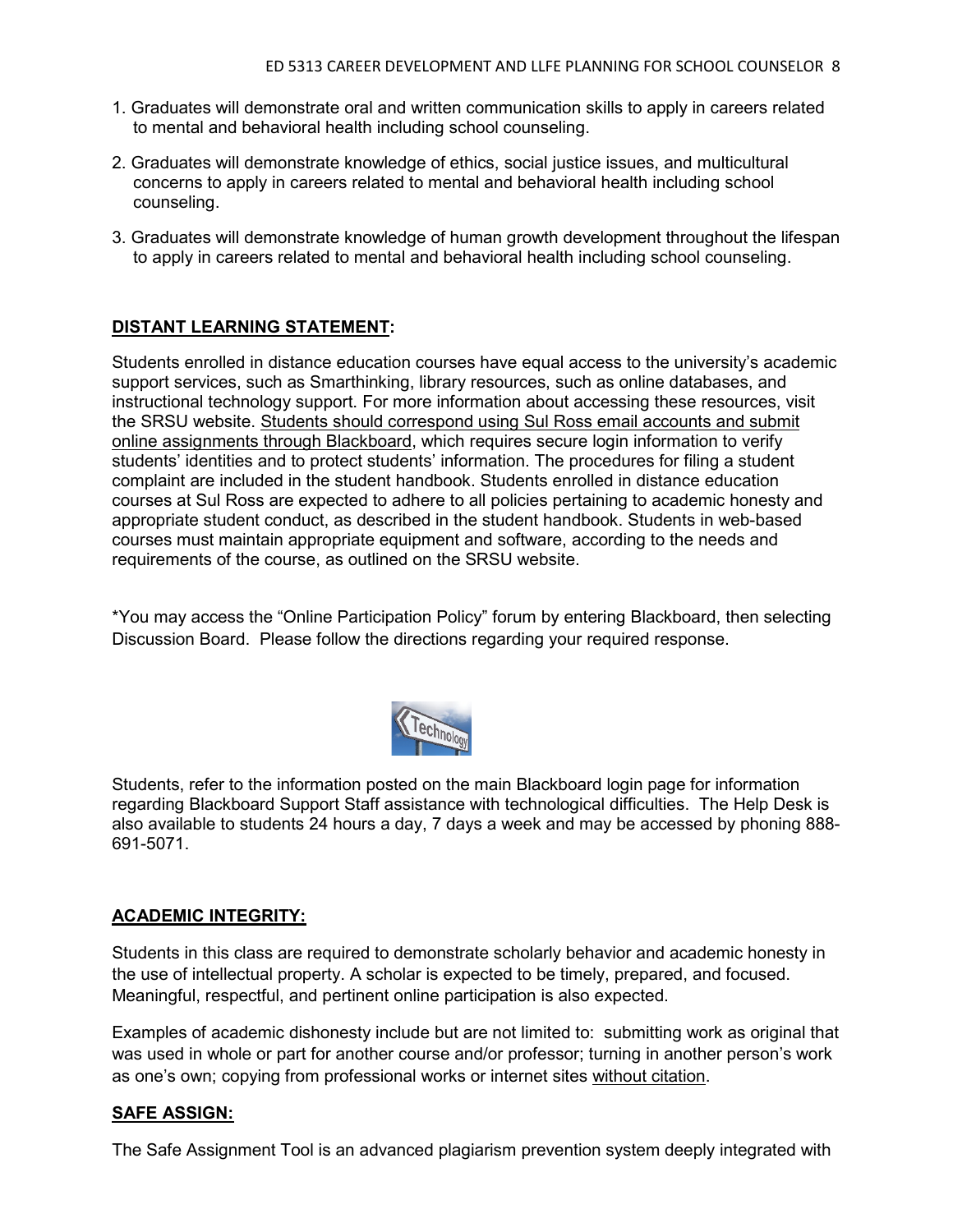the Blackboard Learning Management System. SafeAssignment compares student papers submitted to Blackboard against an enormous wide range of sources and provides instructors with detailed Originality Reports. Because of SafeAssignment's flexibility, this product is an effective plagiarism prevention system that helps instructors to raise student awareness about plagiarism and to educate students about the ways to avoid plagiarism. You can check your similarity report and make corrections if needed. With your similarity report, you will note highlighted areas that have similarity noted between your paper and another source. You will click on the tab within the colored square to see the percentage of the similarity. Percentages above 10% must be corrected. It does not matter if the source that is being noted for similarity is not the same source that you used. The system is telling you what you have written is too similar to another source and you need to make corrections. You may need to change up some of the wording or order of information to make it your information. More than three or four words in a row that are identical to the originating author can be detected. You can submit your paper as many times as you would like. This system is designed to assist students with increasing awareness of plagiarism. Typically, plagiarism is an accidental occurrence and occurs when students do not realize their writing is overly similar to another source.

## **ADA (Americans with Disabilities Act)**

### **SRSU DISABILITY SERVICES:**

The University is committed to equal access in compliance with the Americans with Disabilities Act of 1990 (ADA) and Section 504 of the Rehabilitation Act of 1973. The Disability Services Coordinator in Counseling and Student Support Services has the responsibility to ensure students with disabilities the opportunity for full participation in programs, services, and activities. Students seeking disability services need to contact the Disability Services Coordinator, Mary Scwartze Grisham, located in Ferguson Hall, room 112. The mailing address is P.O. Box C-171, Sul Ross State University, Alpine, TX 79832. Telephone: 432-837-8203; Fax: 432-837-8724.

### **PARTICIPATION POLICY:**

Since ED 5313 is an online course, participation will be evaluated in Blackboard online discussions. It is the student's responsibility to check the Discussion Board and Sul Ross email *DAILY* for the duration of the course. In order for you to remain enrolled in ED 5313 you must reply to the Blackboard Discussion Board "Online Participation Policy" forum by the deadline posted on the Due Dates listing contained in this syllabus. It is policy at Sul Ross State University that if a student is enrolled in an online course and fails to stay active for a period of 3 weeks, fails to submit assignments, and/or does not reply to emails from the instructor, he/she will receive a final grade of "F." You may access the "Online Participation Policy" forum by entering Blackboard, then selecting Discussion Board. Please follow the directions regarding your required response.

### **DIVERSITY STATEMENT:**

"I aim to create a learning environment for my students that supports a diversity of thoughts, perspectives and experiences, and honors your identities (including race, gender, class, sexuality, religion, ability, socioeconomic class, age, nationality, etc.). I also understand that the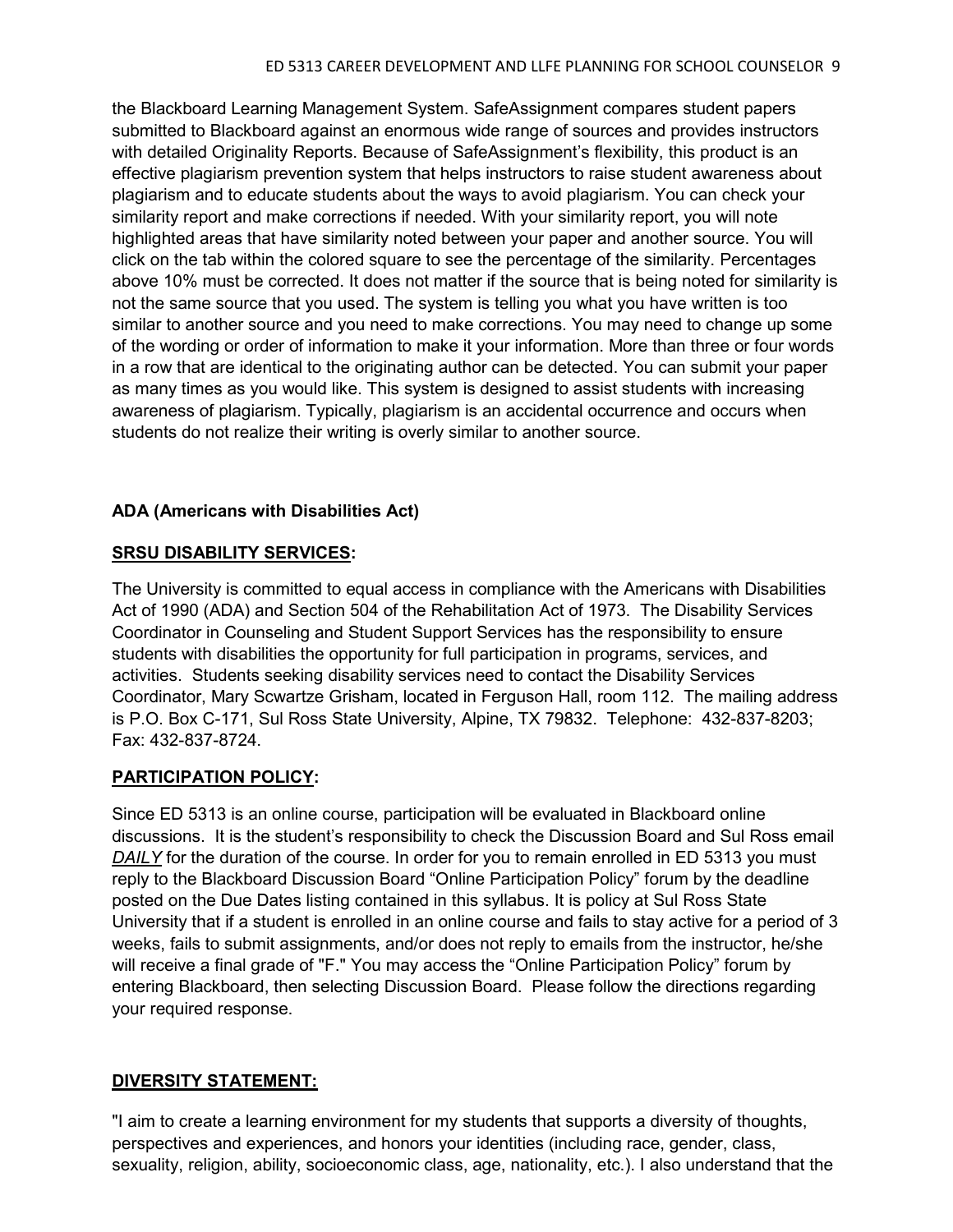crisis of COVID, economic disparity, and health concerns, or even unexpected life events could impact the conditions necessary for you to succeed. My commitment is to be there for you and help you meet the learning objectives of this course. I do this to demonstrate my commitment to you and to the mission of Sul Ross State University to create an inclusive environment and care for the whole student as part of the Sul Ross Familia. If you feel like your performance in the class is being impacted by your experiences outside of class, please don't hesitate to come and talk with me. I want to be a resource for you."

# **COURSE REQUIREMENTS:**



See the attached Due Date Schedule for assigned readings. Complete reading assignments and study the material PRIOR to the due date.

# **II. Video Activity/Case Studies/Exercises in Modules**

**NOTE: LATE ASSIGNMENTS WILL NOT BE ACCEPTED. All assignments are submitted on Blackboard only; those assignments submitted after the deadlines on the attached Due Dates Schedule will receive no credit.**

# **III. Discussion Board Assessments:**

There are four Assessment Discussion Board assignments and once Code of Ethics discussion. They are the MBTI-type assessment, the Keirsey Temperament Sorter, the SIGI-3, and the Texas Career Check. You may find these on the following forums in the Modules. You will take these four online assessments and report your results/impressions on the appropriate discussion board forum. You may choose to provide your assessment results in written form or in a video submission. Follow the instructions on each of the five forums. Note the due dates for each of these assignments in the Syllabus.

### **Students, all of you will complete the four following online assessments:**

[http://www.humanmetrics.com/cgi-win/jtypes2.asp](http://www.humanmetrics.com/cgi-win/JTypes2.asp) This is an online text *based on* the MBTI (Myers-Briggs/Jung Typology). Take the test, then click on "Score It" at the bottom of the questions. On the screen will be your four letter "type," for example, ENFJ. Select the "Type" description by J. Butt" and print out your description. You will use this for the Discussion Board MBTI Forum.

<http://www.keirsey.com/>Take the free Sorter (click on the colorful button at the top right of your screen--it reads "Click to Take Sorter,") then select the free Temperament Report. Make sure that you click on the "The Four Temperaments" link on the top right menu bar underneath the "Take the Sorter" logo to read in detail about the four temperaments. What does the sorter suggest about you? Be sure to record your results from the Free Sorter, so that you can respond on the Keirsey Temperament Sorter Discussion Board Forum! Post a thread recording your results from the Free Sorter on this forum and state how those results are connected to career.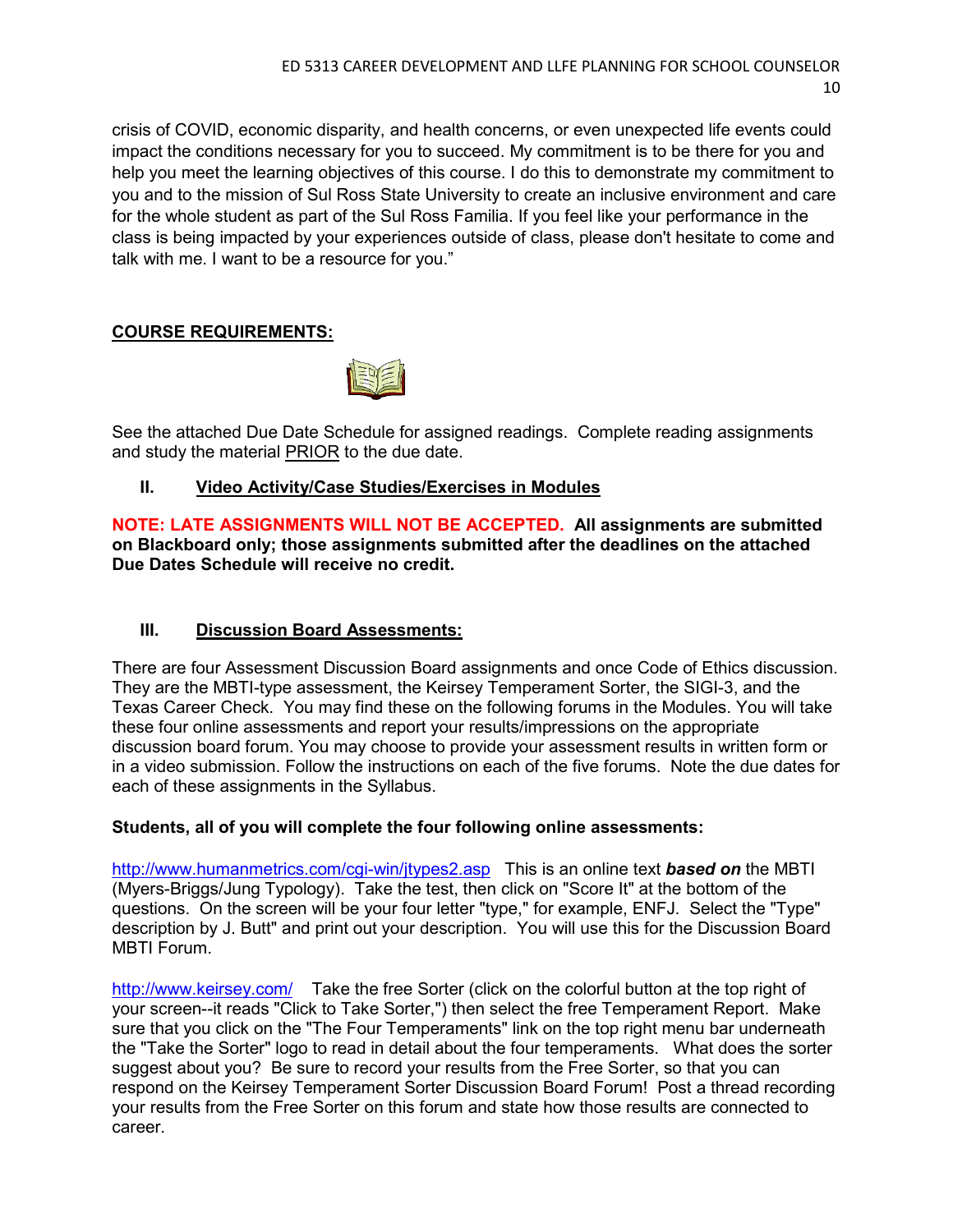<http://www.sigi3.org/login.asp?SQ=1363&SK=5919503210> Type this URL into your browser. This will take you to the Sul Ross career resources page, and in the middle of the listings, you will see **SIGI 3**. You will be taking the SIGI 3 assessment. Click on the SIGI 3. **You will need to register.** Use your sulross email username and ID (the same way your access your Sul Ross email) to login to the SIGI 3. You will see a Welcome Menu and some Tips for using the SIGI. Then select "Continue" at the bottom, then "Use an Assessment Tool." Take the "Values," "Interests," "Personality Type," and "Skills" surveys. This will take some time, so be sure to block out some time to work on this. You will then search the job database using your results. Play some of the Videos for jobs, see the job comparison grids, play with the deciding square, etc. until you feel comfortable with these SIGI resources. You can build a portfolio in SIGI, and re-enter to continue working with these resources. And you might learn something about yourself in regard to career in addition to finding some good resources you might incorporate into your career program!

[https://texascareercheck.com/home/explorecareers.](https://texascareercheck.com/home/explorecareers) This is a good tool to use with high school students. You will explore occupations or college options. It includes an interest assessment, a high school graduation plan, regional labor market information and hot jobs. You can call 1-800- 822-7526 to order a free counselor packet containing samples of their career development products: tabloids, books, brochures, bookmarks, pocket resume and posters. Or you can visit the LCMI webpage at [www.lmic.state.tx.us.](http://www.lmic.state.tx.us/) After you have taken the assessment, post your results in Discussion Board.



Refer to the Due Dates Schedule at the end of this syllabus for the Quizzes. Quizzes will be open to take at the beginning of the semester and will close on the due dates. The quizzes are taken and scored online, and are in multiple choice formats. Access the quizzes by clicking on the quizzes button in the modules.

**V. Career Counseling Program:** Students will work individually to develop a career counseling program (four components: Guidance Activities, Responsive Services, Individual Planning, and System Support) which will be added to the Guidance and Career program that they developed in Ed 7302. It will appropriate to the specific public school setting in which the student will be working. This program is a major emphasis in this course. The program should be professionally written. A guideline for the program is available in the Assignments

area of Blackboard, as well on the Blackboard Lectures, specifically on the "Course Overview" lecture. Click on the Lectures button to find the "Course Overview" lecture. Attached at the top of that lecture are the instruction documents. (Download and print "School Counselors-Writing the Program".

*ALL PROGRAMS MUST FOLLOW THE INSTRUCTIONS AND INCLUDE ALL SPECIFIED SECTIONS TO RECEIVE FULL CREDIT. Note the due date on the attached Due Date Schedule.* **Assignments submitted after the deadline will receive NO CREDIT.**

# **RESOURCES/REQUIRED WEBSITES FOR WRITING YOUR FOUR COMPONENTS:**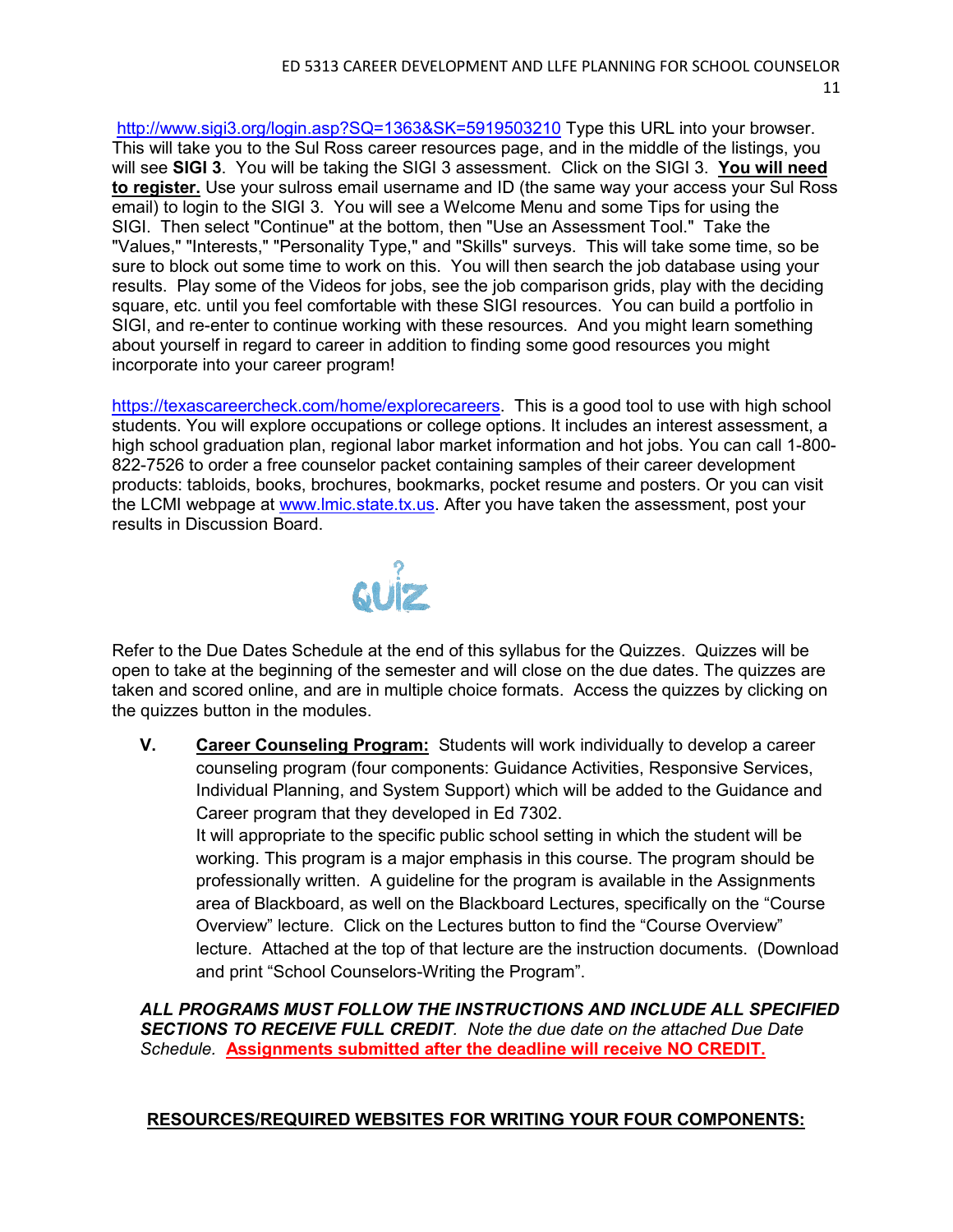**Students, access the following websites for inclusion in your Career Program - Four Components.** *I will expect to see a number of these reflected in your goals/objectives/activities/evaluations, where they are developmentally appropriate for your student population.* **Include correct citations and reference entries for each website included in your Career Program Certain of the sites, like the Texas Workforce Commission sites, and those sites with career cluster information are generally applicable.** 

<https://www.studyguidezone.com/explore.htm> This is the EXPLORE offered through ACT. ACT Explore is designed to help 8th and 9th graders explore a broad range of options for their future. It prepares students not only for their high school coursework but for their post–high school choices as well. Examine it; you might choose to use this program for your career program.

<https://www.powerscore.com/act/help/understanding-the-plan-test.cfm> This is the PLAN offered through the ACT. ACT Plan helps 10th graders build a solid foundation for future academic and career success and provides information needed to address school districts' high-priority issues. It is a comprehensive guidance resource that helps students measure their current academic development, explore career/training options, and make plans for the remaining years of high school and beyond. Whether students are college-bound or plan to enter the workforce directly after high school, ACT Plan can help all students.

#### [http://www.act.org/content/act/en/products-and-services/workkeys-for-](http://www.act.org/content/act/en/products-and-services/workkeys-for-employers/assessments.html)

[employers/assessments.html](http://www.act.org/content/act/en/products-and-services/workkeys-for-employers/assessments.html) ACT Work Keys and Key Train. KeyTrain is the complete interactive learning tool for career readiness skills. At its foundation is a targeted curriculum written specifically to help people master the applied workplace skills as defined by the WorkKeys<sup>®</sup> system. This core curriculum is complemented by diagnostic tools, soft skills curriculum, and a powerful reporting system to form a robust career readiness learning system. Career Ready 101™ is the ACT comprehensive career training course that helps you design a program based on your resources. It is an integrated approach to exploring careers and their skill requirements, building workplace skills using KeyTrain remediation, and creating life literacy with such skills as financial awareness and job searching. With its flexible online or instructor-led options, Career Ready 101 is a powerful way to set up learners for success in all areas of career readiness.

<http://www.texascaresonline.com/wowmenu.asp> This is Texas CARES, a very helpful career tool offered through the State of Texas, Texas Workforce Commission. It includes selfassessments, career cluster information, occupation information, etc.

<https://twc.texas.gov/students>This is offered through the Texas Workforce Commission. There are links on this site to career programs and resources. Labor Market and Career Information (LMCI) is a department of the Texas Workforce Commission within the External Relations Division. Their mission is to improve the way Texans make career and educational decisions by providing useful and reliable information about careers, educational training options and jobs.

<http://www.actstudent.org/college/>This is the ACT "Why Go to College?" site. It is a very helpful tool to assist with college planning! There are resources there for students and their families.

<http://www.actstudent.org/testprep/> This is the online ACT online Prep tool. This is very helpful for students!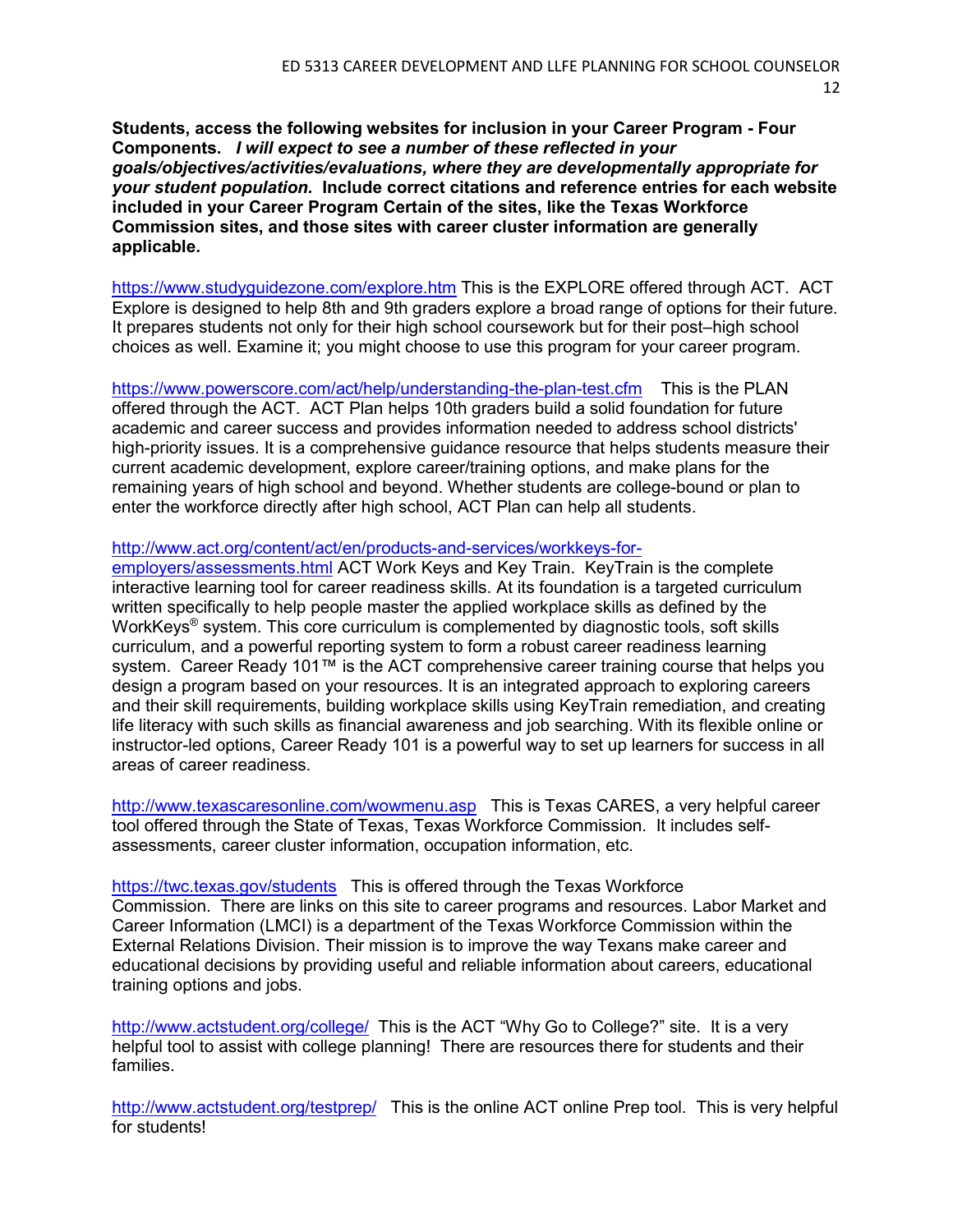For children: Career Town at [www.vacareerview.org](http://www.vacareerview.org/) (scroll down to select "Career Town" at the bottom of the screen). This is an excellent resource for children. For those of you who are working with elementary school students, get online and research some other available, developmentally appropriate software programs!

For K-12 from the Bureau of Labor Statistics, Exploring Career Information at <http://www.bls.gov/k12>

<https://web3.ncaa.org/ecwr3/> <http://www.ncaa.org/about/student-athlete-eligibility>for NCAA student eligibility information. You as the counselor will need to help student athletes transition to college.

[http://www.tea.state.tx.us/index2.aspx?id=5324&menu\\_id=720](http://www.tea.state.tx.us/index2.aspx?id=5324&menu_id=720) ALL SCHOOL COUNSELING STUDENTS, REGARDLESS OF YOUR GRADE LEVEL, PRINT OFF THESE GRADUATION REQUIREMENTS. THIS DOCUMENT DETAILS THE **MINIMUM** GRADUATION COURSE REQUIREMENTS, THE **RECOMMENDED** GRADUATION COURSE REQUIREMENTS, AND THE **DISTINGUISHED** GRADUATION COURSE REQUIREMENTS. WE BEGIN PREPARING FOR THIS IN ELEMENTARY SCHOOL. IF YOU ARE COUNSELING *8TH GRADE STUDENTS*, YOU *MUST HELP EACH STUDENT DESIGN THEIR 4 YEAR GRADUATION PLAN,* AND THE PARENTS MUST SIGN OFF ON THE PLAN. THIS PLAN WILL FOLLOW THE STUDENT INTO HIGH SCHOOL, SO *HIGH SCHOOL COUNSELORS*, YOU WILL BE REQUIRED TO MONITOR THE STUDENTS' PROGRESS TOWARD GRADUATION!

<https://lincs.ed.gov/professional-development/resource-collections/profile-573> This site includes the World-of-Work Map and the Career Cluster and Areas. Click on both of them, and incorporate them into your programs!

[http://www.act.org/content/act/en/products-and-services/act-profile/education---career](http://www.act.org/content/act/en/products-and-services/act-profile/education---career-planning.html)[planning.html](http://www.act.org/content/act/en/products-and-services/act-profile/education---career-planning.html) This is a good site for students to explore career options. This is offered through the ACT.

<https://www.skillsone.com/Pdfs/smp284104.pdf>This is the strong Interest Inventory Profile and Interpretive Report. Although we will not take the Strong Interest Inventory, it is one of the premier interest inventory tools in the world, and I want you to see how it is structured by viewing this sample report. This is an excellent career tool. You will be expected to know about the Strong Interest Inventory on your counseling standardized tests! This test is based on Holland's codes, and is appropriate for use with high school juniors and seniors, college students, and adults. See page 180 in your textbook.

**http://www.sulross.edu/page/1500/seniors-grad-students-beyond** This will take you to Sul Ross's career links. Examine the job interview guide, the interview questions and tips, etc.

The following sites contain wonderful information; they are from the U.S. Department of Labor Employment & Training Administration:

<http://wdr.doleta.gov/SCANS> This site has the SCANS (Secretary's Commission on Achieving Necessary Skills) documents, and details the Five Competencies (Resources, Interpersonal, Information, Systems, and Technology). These are the areas of skill people need to succeed in the world of work. The Three-Part Foundation of Basic Skills, Thinking Skills, and Personal Qualities are also detailed.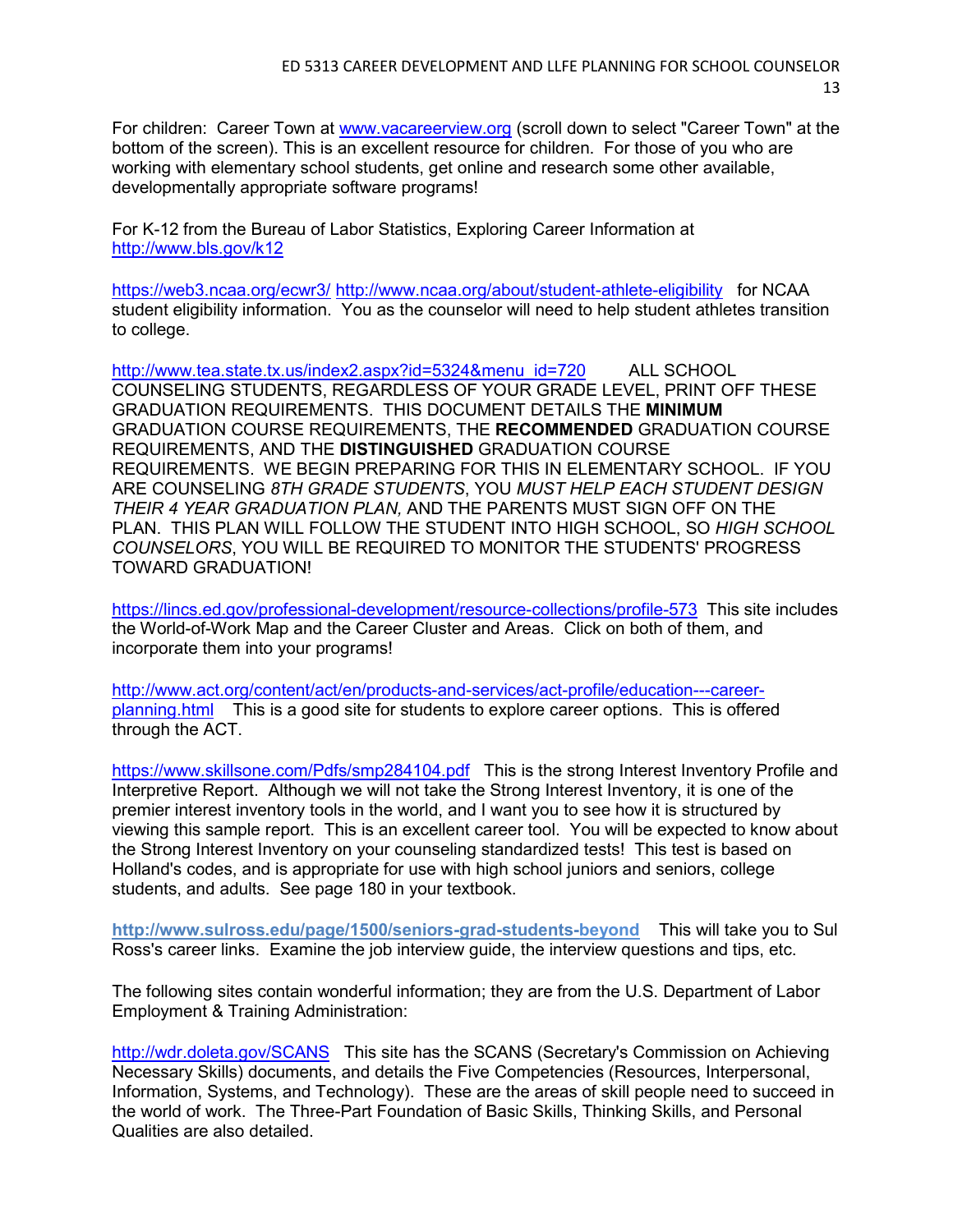https://www.careeronestop.org/ This U.S. Department of Labor site includes helpful tools for online assessment, career options exploration, youth resources, and dealing with job loss, etc.

<http://www.doleta.gov/usworkforce/> This U.S. Department of Labor site examines such current issues as re-employment.

## **WRITING EXPECTATIONS - APA Manual 7th ed.**

All written assignments including those in discussion board must follow the writing style found in the most current edition of the American Psychological Association Publication Manual (APA Manual). See *American Psychological Association Publication Manual* (7th ed.)<http://www.apastyle.org/stylehelper/>

When you utilize excerpts of materials from existing career programs, from those websites/resources provided you, or from those you find through research, you must cite the source in the body of your paper and include a reference entry at the conclusion of your document. See Chapter 8, beginning on page 253.

All Papers should follow APA Format. See Chapter 2, beginning on page 29

A running head (see page 37 of the APA manual for directions and an examples) should be used with each submission saying, '*School Counseling and Guidance'.*

Number all pages in the upper right-hand side (do not restart with page one with each new assignment but continue numbering from the previous assignment);

Edit for English usage, grammar, and style (See Chapters 4 and 6 of the APA Manual beginning with pages 111 and 153). Papers with multiple errors may not be accepted or will receive a reduction in grade.

An emphasis in this course is writing in a manner to demonstrate your professionalism and scholarship.

### **EVALUATION/GRADING POLICY:**

Note: Grades are earned based on the quality of the work completed. **Assignments submitted after due dates will receive no credit.**

Grades of **Incomplete (I)** are not given in the Professional Studies Division of Sul Ross State University *except* in the *most extreme* situations.

A grade of "A" will not be given in this course unless the student's writing reflects graduate level quality and the written career program is superior. See the writing rubric at the end of the syllabus.

**FINAL GRADING: A=100-91% B=90-81% C=80-71% F=70-0%**

30% - **Career Program -** Four components

#### 25% - **Quizzes**

25% - **Reflection Activity**, **Video Activities, Case Studies, and Exercises**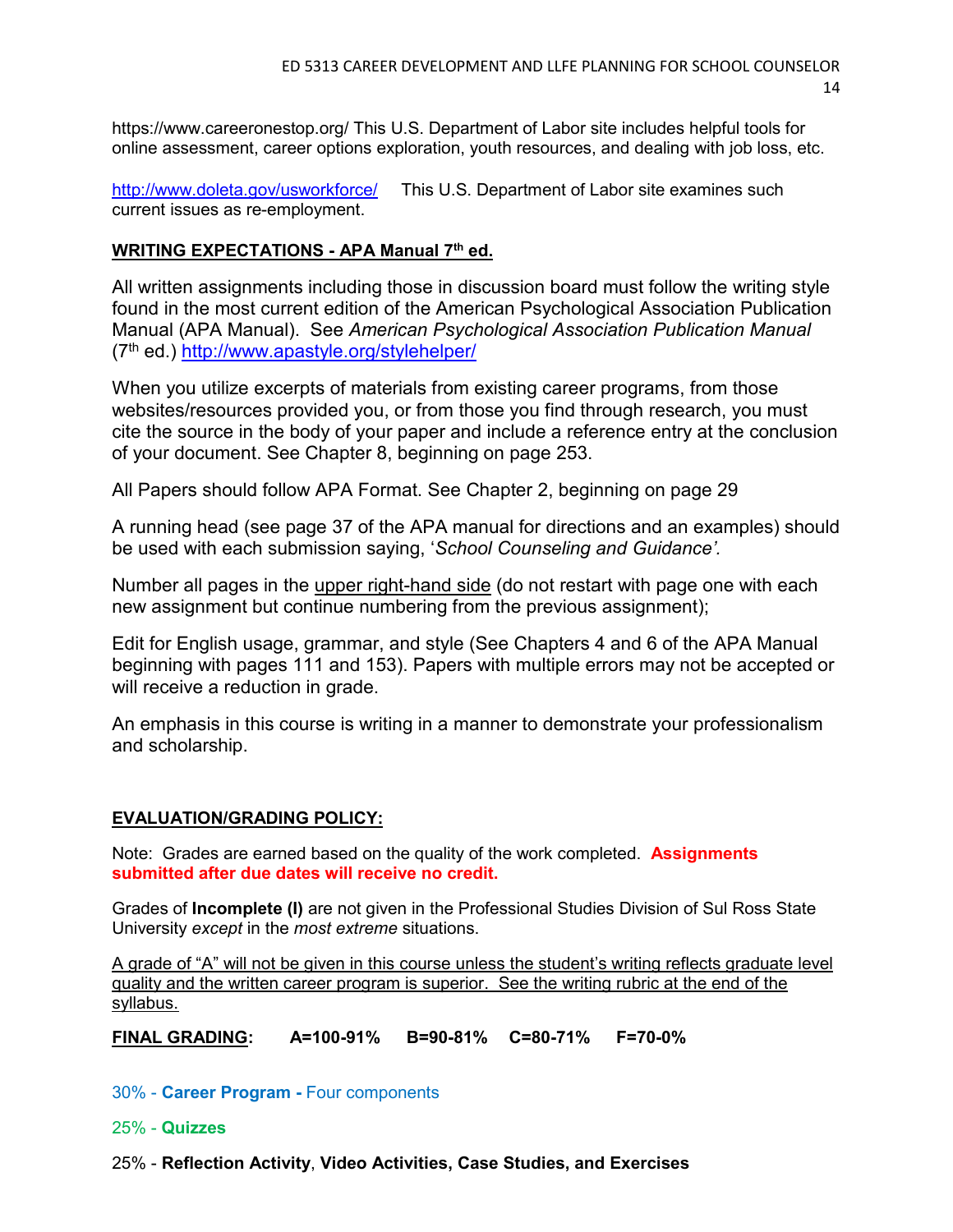### 20% - **Discussion**

**NOTE:** Graduate students must maintain a 3.0 GPA to remain in good standing.

Grades of **Incomplete (I)** are not given in the Professional Studies Division of Sul Ross State University *except* in the *most extreme* situations.

A grade of "C" will result in the student retaking the course.

#### **SCHEDULE/DUE DATES:**

*Read the assigned chapters and complete the assignments/quizzes PRIOR to the deadline. The deadline is midnight Central Standard Time (CST) on the due date. Assignments submitted after the deadline will receive no credit.*

**APA must be followed for ALL written assignments including Discussion Board Postings: See the writing rublic at the end of the due dates**

*Students, I recommend that you never wait until the due date to submit a quiz or an assignment as technology has a way of causing the most trouble when you need it the most. Quizzes will not be reopened.*

Assignments will be adjusted as needed by the professor.

**January 10 - Class begin**

**January 13 - Introduce yourself and sign the online participation** 

**Each Chapter will take between two to three hours to complete – Do Not Wait until the Due date to begin each Module – Start the next modules as soon as you finish the previous module.**

### **January 16 - Module One**

Part I: Trait and Type Theories

Introduction

Chapter 1

- Why am I here? Polling Activity
- Read the Chapter: Introduction
- Quiz: Did I get it?
- Complete all activities
- What does this mean to me? Reflection Activity Discussion Board
- Code of Ethics Discussion Board

### **January 23 - Module Two**

Chapter 2

- Why am I here? Reflection Activity
- Read the Chapter: Trait and Factor theory
- Quiz: Did I get it?
- Complete all activities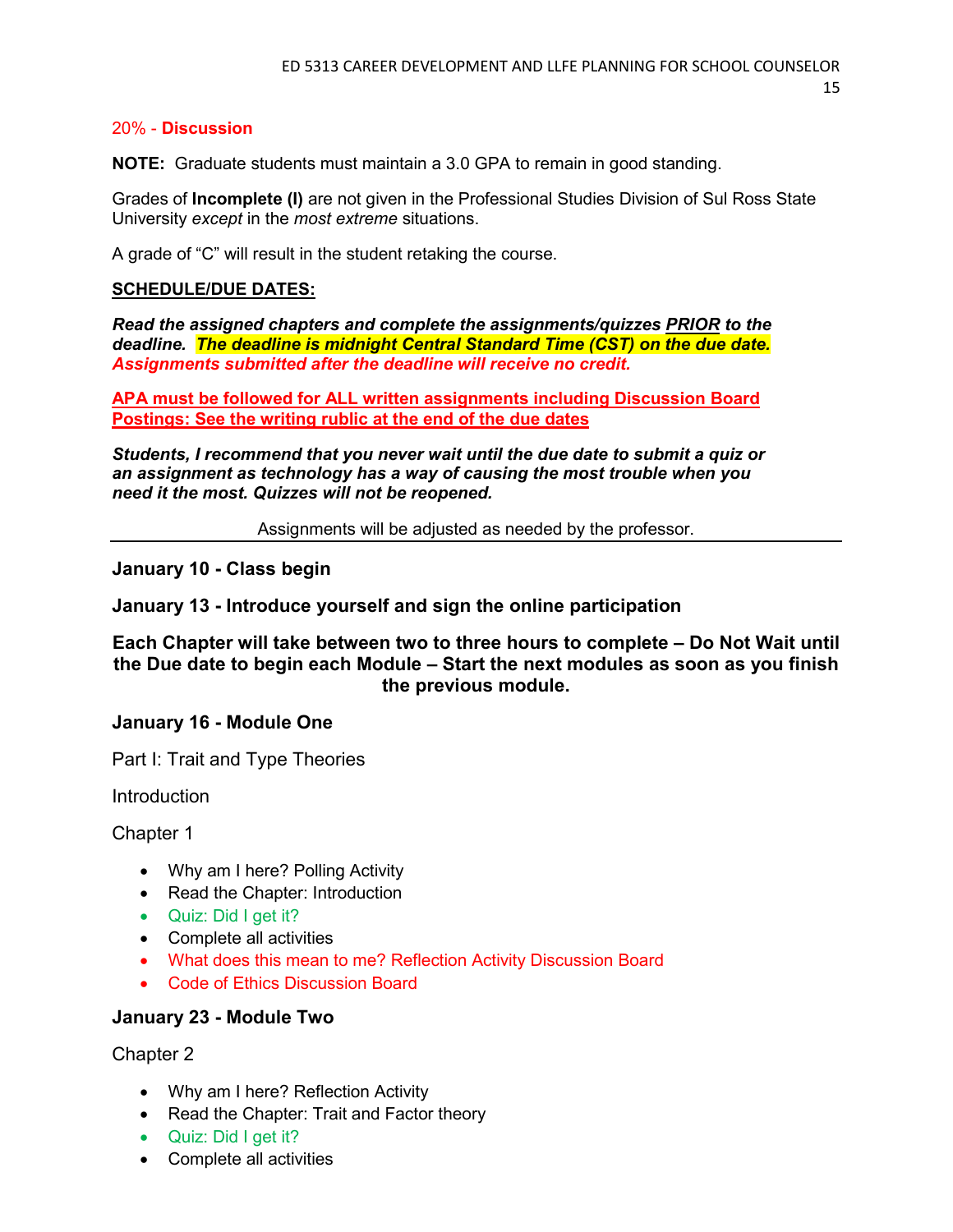• What does this mean to me? Reflection Activity Discussion Board

# **January 30 - Module Three**

Chapter 3

- Why am I here? Reflection Activity
- Read the Chapter: Occupations: Information and Theory
- Quiz: Did I get it?
- Complete all activities
- What does this mean to me? Reflection Activity Discussion Board

# **February 6 - Module Four**

Chapter 4

- Why am I here? Polling Activity
- Read the Chapter: Work Adjustment Theory
- Quiz: Did I get it?
- Complete all activities
- What does this mean to me? Reflection Activity Discussion Board

# **February 13 - Module Five**

Chapter 5

- Why am I here? Reflection Activity
- Read the Chapter: Holland's Theory of Types
- Quiz: Did I get it?
- Complete all activities
- What does this mean to me? Reflection Activity Discussion Board

# **February 20 - Module 6**

Chapter 6

- Why am I here? Polling Activity
- Read the Chapter: Myers-Briggs Type Theory
- Quiz: Did I get it?
- Complete all activities
- What does this mean to me? Reflection Activity Discussion Board
- Take the Myer-Briggs Assessment and post in Discussion Board

# **February 27 - Module 7**

Part II: Life-Span Theory

Introduction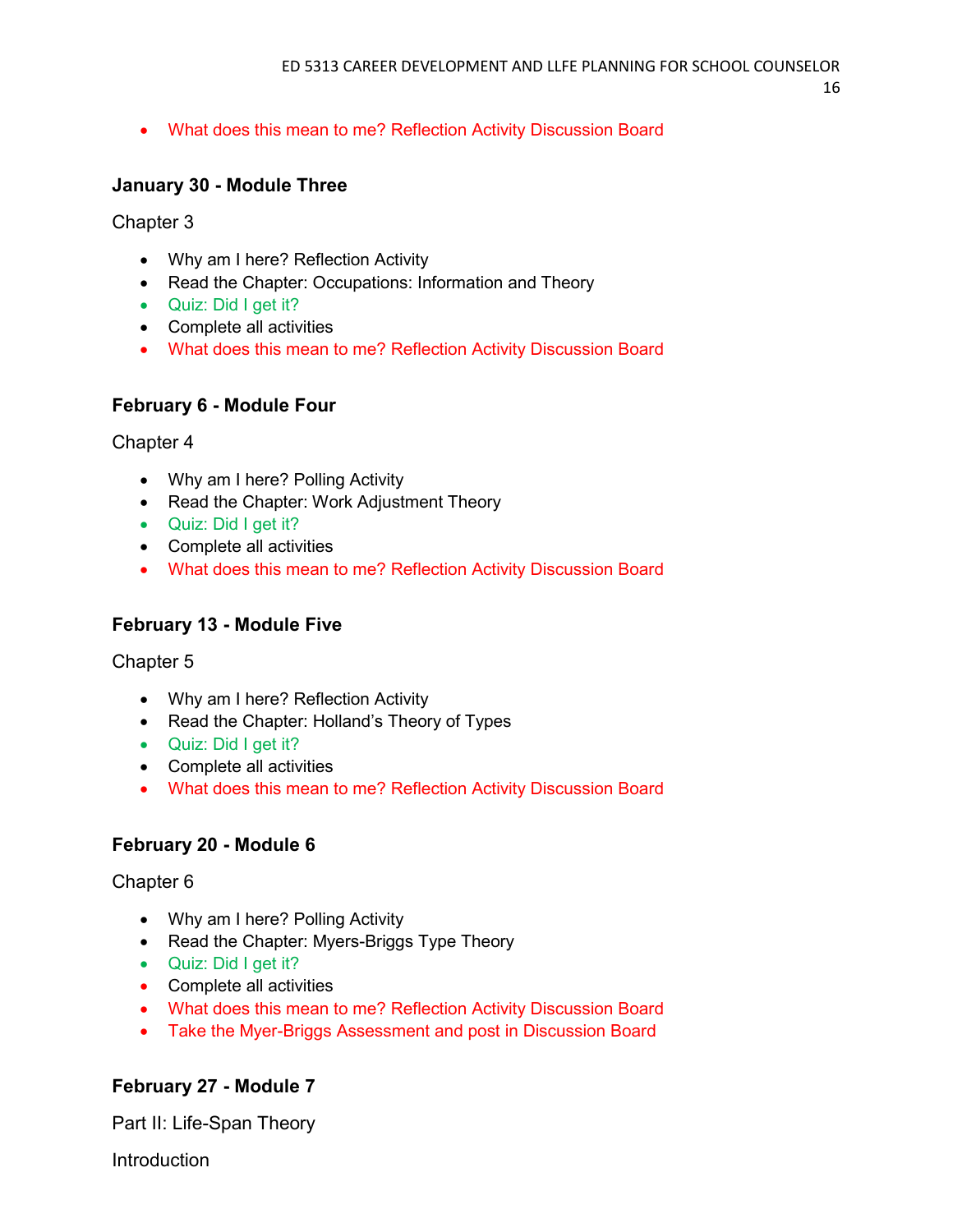# Chapter 7

- Why am I here? Reflection Activity
- Read the Chapter: Career Development in Childhood
- Quiz: Did I get it?
- Complete all activities
- What does this mean to me? Reflection Activity Discussion Board
- Kiersey Temperament Sorter Assessment and Post in Discussion Board

# **March 6 - Module 8**

# Chapter 8

- Why am I here? Reflection Activity
- Read the Chapter: Adolescent Career Development
- Quiz: Did I get it?
- Complete all activities
- What does this mean to me? Reflection Activity Discussion Board
- Texas Career Check Assessment and post in Discussion Board

# **March 13 - Module 9**

# Career Four Components

- Guidance Activities
- Responsive Services
- Individual Planning
- Systems Support

# **March 20 - Module 10**

Chapter 9

- Why am I here? Polling Activity
- Read the Chapter: Late Adolescent and Adult Career Development
- Quiz: Did I get it?
- Complete all activities
- What does this mean to me? Reflection Activity Discussion Board

# **March 27 - Module 11**

Chapter 10

- Why am I here? Reflection Activity
- Read the Chapter: Adult Career Crises and transitions
- Quiz: Did I get it?
- Complete all activities
- What does this mean to me? Reflection Activity Discussion Board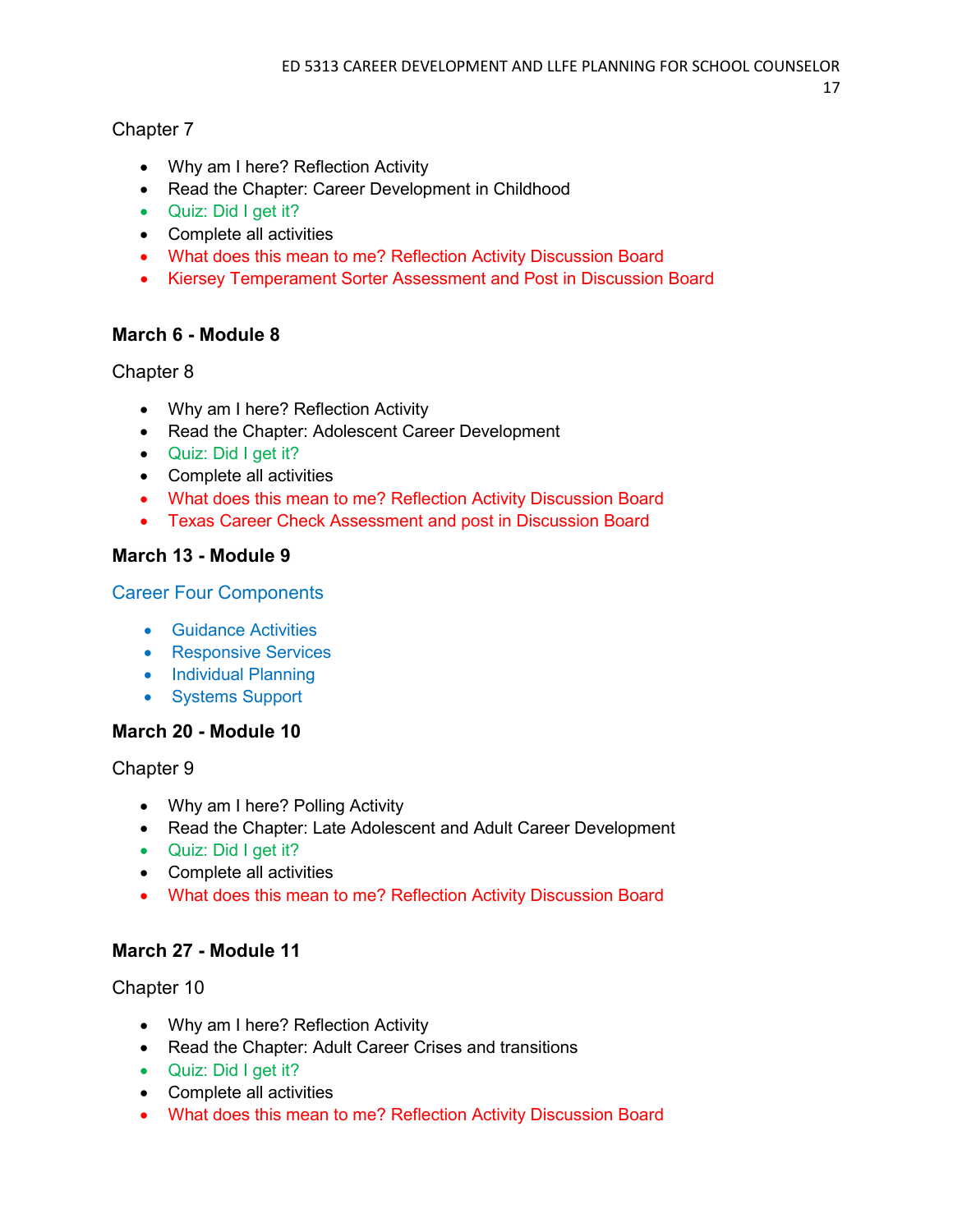**March 31** – last day to drop with a grade of 'W'

# **April 3 - Module 12**

Part III: Special Focus Theories

Introduction

Chapter 11

- Why am I here? Reflection Activity
- Read the Chapter: Constructivist and Narrative Approaches to Career Development
- Quiz: Did I get it?
- Complete all activities
- What does this mean to me? Reflection Activity Discussion Board
- SIGI 3 Assessment and Discussion Post in Discussion Board

# **April 10 - Module 13**

Chapter 12

- Why am I here? Reflection Activity
- Read the Chapter: Relational Approaches to Career Development
- Quiz: Did I get it?
- Complete all activities
- What does this mean to me? Reflection Activity Discussion Board

# **April 17 - Module 14**

Chapter 13

- Why am I here? Reflection Activity
- Read the Chapter: Krumboltz's Social Learning Theory
- Quiz: Did I get it?
- Complete all activities
- What does this mean to me? Reflection Activity Discussion Board

# **April 24 - Module 15**

Chapter 14

- Why am I here? Reflection Activity
- Read the Chapter: Social Cognitive Career Theory
- Quiz: Did I get it?
- Complete all activities
- What does this mean to me? Reflection Activity Discussion Board

# **May 1 - Module 16**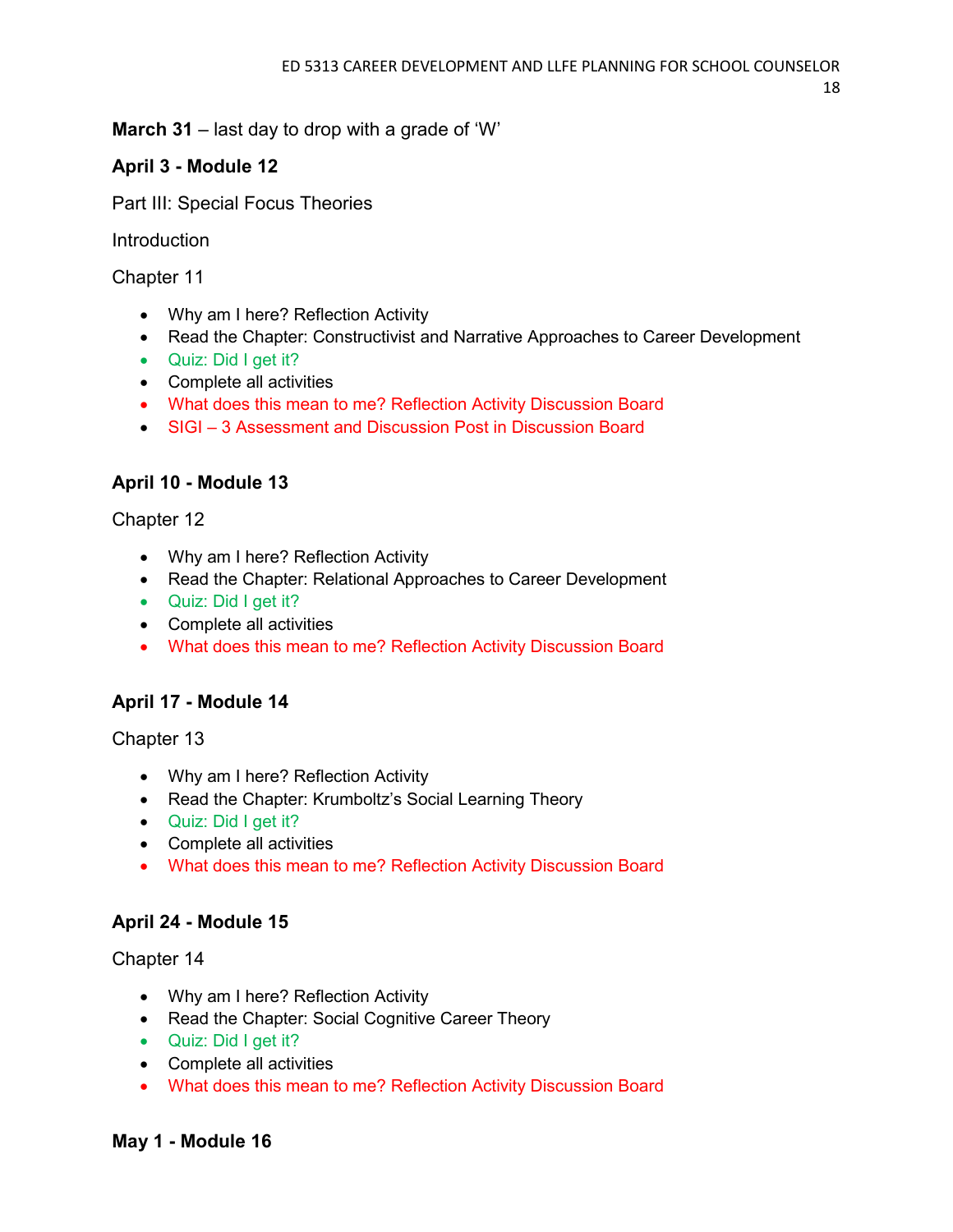# Chapter 15

- Why am I here? Reflection Activity
- Read the Chapter: Career Decision-Making Approaches
- Quiz: Did I get it?
- Complete all activities
- What does this mean to me? Reflection Activity Discussion Board

# **May 4** – End of term

 After reading the syllabus completely, email Professor Hayes before January 13 for an opportunity to turn in one late assignment.

# **WRITING RUBRIC FOR ALL WRITTEN ASSIGNMENTS AND DISCUSSIONS:**

| Sub-skill                   | <b>Beginning</b>                                                                                                                | <b>Basic</b>                                                                                                          | <b>Proficient</b>                                                                                         | <b>Advanced</b>                                                                                                          | <b>Exceptional</b>                                                                                                               | <b>Score</b> |
|-----------------------------|---------------------------------------------------------------------------------------------------------------------------------|-----------------------------------------------------------------------------------------------------------------------|-----------------------------------------------------------------------------------------------------------|--------------------------------------------------------------------------------------------------------------------------|----------------------------------------------------------------------------------------------------------------------------------|--------------|
|                             |                                                                                                                                 | 2                                                                                                                     | 3                                                                                                         | 4                                                                                                                        | 5                                                                                                                                |              |
| Integration of<br>Knowledge | The paper<br>did not<br>incorporate<br>knowledge<br>from the<br>literature or<br>class in<br>relevant and<br>meaningful<br>ways | The paper<br>somewhat<br>incorporated<br>knowledge<br>from the<br>literature in<br>relevant and<br>meaningful<br>ways | The paper<br>incorporated<br>knowledge<br>from the<br>literature in<br>relevant and<br>meaningful<br>ways | The paper<br>effectively<br>incorporated<br>knowledge<br>from the<br>literature in<br>relevant and<br>meaningful<br>ways | The paper<br>very<br>effectively<br>incorporated<br>knowledge<br>from the<br>literature in<br>relevant and<br>meaningful<br>ways |              |
| Organization<br>and         | The paper<br>lacked topic                                                                                                       | The paper<br>occasionally                                                                                             | The paper<br>consistently                                                                                 | The paper<br>consistently                                                                                                | The paper<br>uniformly                                                                                                           |              |
| <b>Presentation</b>         | sentences,<br>transitions                                                                                                       | included<br>topic                                                                                                     | included<br>topic                                                                                         | and<br>effectively                                                                                                       | and very<br>effectively                                                                                                          |              |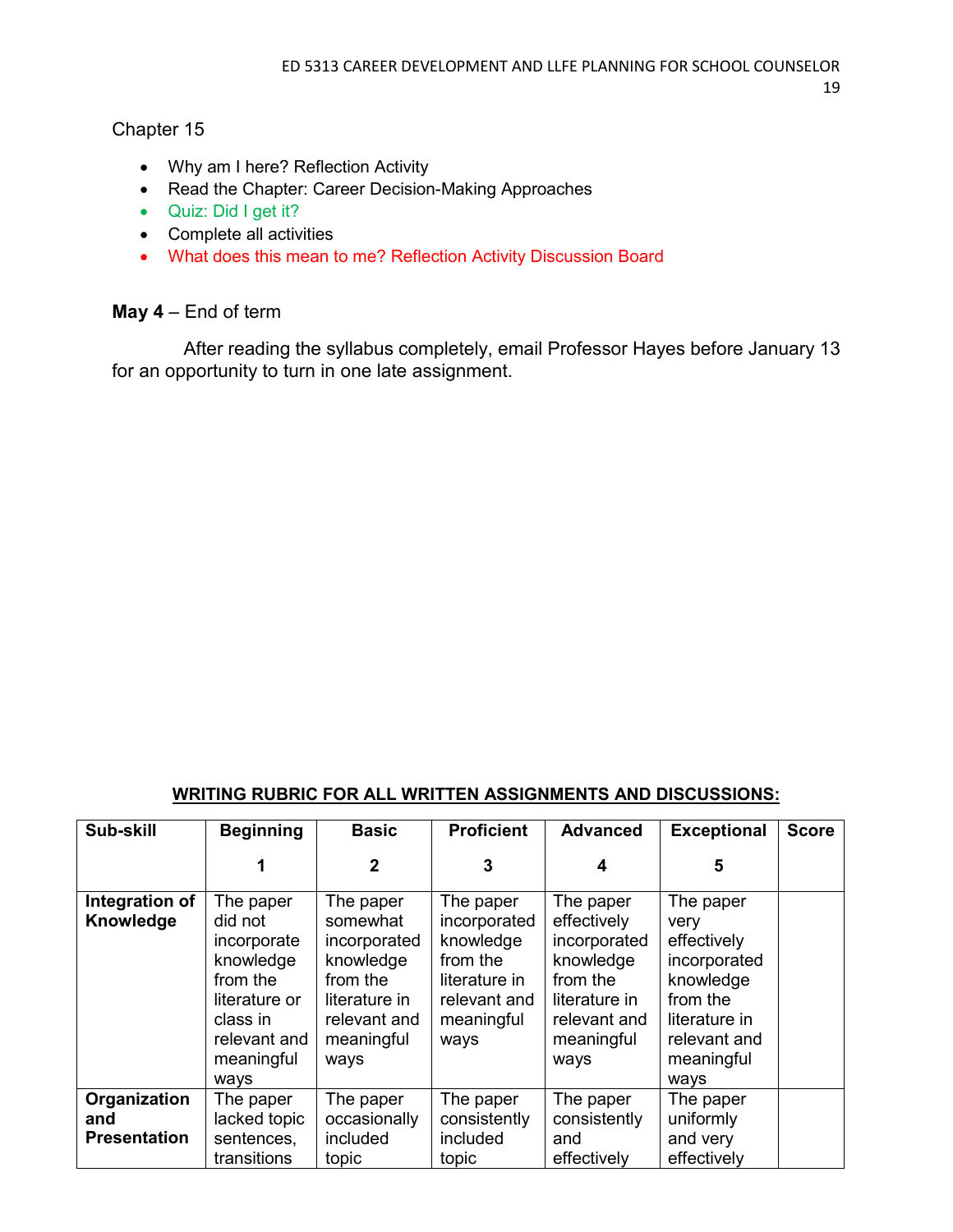| Sub-skill                        | <b>Beginning</b>                                                                                                                                                                         | <b>Basic</b>                                                                                                                                                                                     | <b>Proficient</b>                                                                                                                                                       | <b>Advanced</b>                                                                                                                                                                        | <b>Exceptional</b>                                                                                                                                                                      | <b>Score</b> |
|----------------------------------|------------------------------------------------------------------------------------------------------------------------------------------------------------------------------------------|--------------------------------------------------------------------------------------------------------------------------------------------------------------------------------------------------|-------------------------------------------------------------------------------------------------------------------------------------------------------------------------|----------------------------------------------------------------------------------------------------------------------------------------------------------------------------------------|-----------------------------------------------------------------------------------------------------------------------------------------------------------------------------------------|--------------|
|                                  | 1                                                                                                                                                                                        | $\mathbf 2$                                                                                                                                                                                      | 3                                                                                                                                                                       | 4                                                                                                                                                                                      | 5                                                                                                                                                                                       |              |
|                                  | from one<br>topic to<br>another,<br>relevant<br>connections<br>among<br>topics, and<br>a seamless<br>flow                                                                                | sentences,<br>transitions<br>from one<br>topic to<br>another,<br>relevant<br>connections<br>among<br>topics, and a<br>seamless<br>flow                                                           | sentences,<br>transitions<br>from one<br>topic to<br>another,<br>relevant<br>connections<br>among<br>topics, and<br>a seamless<br>flow                                  | employed<br>topic<br>sentences,<br>transitions<br>from one<br>topic to<br>another,<br>relevant<br>connections<br>among<br>topics, and a<br>seamless<br>flow                            | employed<br>topic<br>sentences,<br>transitions<br>from one<br>topic to<br>another,<br>relevant<br>connections<br>among<br>topics, and a<br>seamless<br>flow                             |              |
| <b>Focus</b>                     | The paper's<br>topic lacked<br>focus and a<br>clear<br>direction                                                                                                                         | The paper's<br>topic had<br>occasional<br>focus,<br>direction,<br>and purpose                                                                                                                    | The paper's<br>topic had<br>focus and<br>clarity of<br>direction<br>and purpose                                                                                         | The paper's<br>topic had<br>effective<br>focus and<br>clarity of<br>direction and<br>purpose                                                                                           | The paper's<br>topic had<br>very effective<br>focus and<br>clarity of<br>direction and<br>purpose                                                                                       |              |
| Level of<br>Coverage             | The paper<br>lacked<br>depth,<br>elaboration,<br>and relevant<br>material                                                                                                                | The paper<br>occasionally<br>included<br>depth,<br>elaboration,<br>and relevant<br>material                                                                                                      | The paper<br>included<br>depth,<br>elaboration,<br>and relevant<br>material                                                                                             | The paper<br>effectively<br>included<br>depth,<br>elaboration,<br>and relevant<br>material                                                                                             | The paper<br>very<br>effectively<br>included<br>depth,<br>elaboration,<br>and relevant<br>material                                                                                      |              |
| Grammar/<br><b>Spelling</b>      | The paper<br>contained<br>numerous<br>errors of<br>grammar<br>and spelling                                                                                                               | The paper<br>contained<br>some errors<br>of grammar<br>and spelling                                                                                                                              | The paper<br>contained<br>very few<br>errors of<br>grammar<br>and spelling                                                                                              | The paper<br>contained<br>only one or<br>two errors of<br>grammar<br>and spelling                                                                                                      | The paper<br>contained no<br>errors of<br>grammar<br>and spelling                                                                                                                       |              |
| <b>References</b><br>and Sources | The paper<br>did not<br>include<br>content<br>from peer<br>reviewed<br>journal<br>articles<br>and/or<br>scholarly<br>books/book<br>chapters<br>and instead<br>cited web<br>site material | The paper<br>included<br>content from<br>a few peer<br>reviewed<br>journal<br>articles and<br>scholarly<br>books/book<br>chapters<br>and instead<br>included<br>material<br>from web<br>sites of | The paper<br>included<br>content from<br>peer<br>reviewed<br>journal<br>articles and<br>scholarly<br>books/book<br>chapters<br>and only<br>included<br>material<br>from | The paper<br>effectively<br>included<br>content from<br>peer<br>reviewed<br>journal<br>articles and<br>scholarly<br>books/book<br>chapters<br>and only<br>included<br>material<br>from | The paper<br>very<br>effectively<br>included<br>content from<br>peer<br>reviewed<br>journal<br>articles or<br>scholarly<br>books/book<br>chapters and<br>only included<br>material from |              |